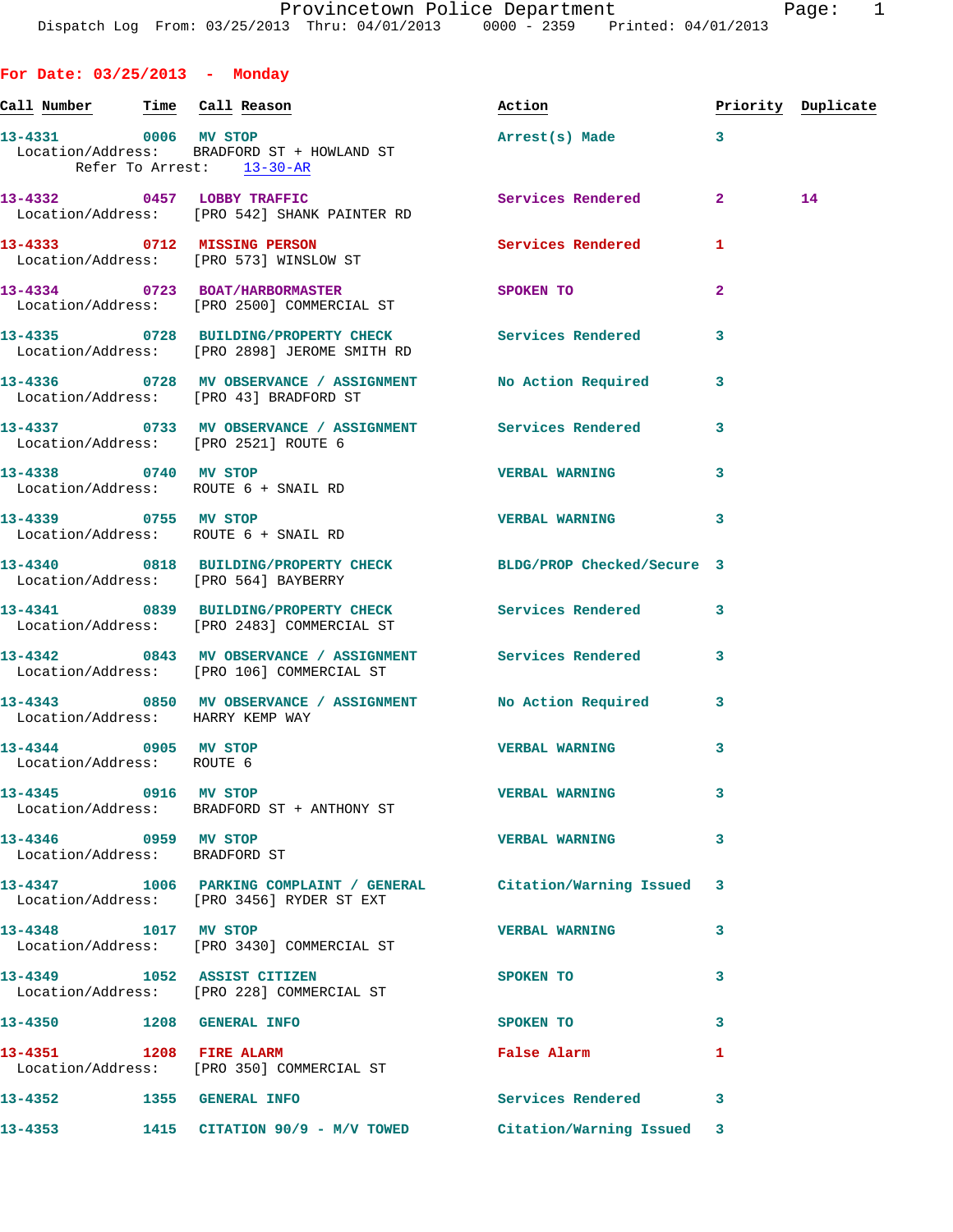|                                                    | Provincetown Police Department<br>Dispatch Log From: 03/25/2013 Thru: 04/01/2013 0000 - 2359 Printed: 04/01/2013 |                            |   |
|----------------------------------------------------|------------------------------------------------------------------------------------------------------------------|----------------------------|---|
|                                                    | Location/Address: CARVER ST + COMMERCIAL ST                                                                      |                            |   |
|                                                    | 13-4354 1434 VERBAL 90/7 DRIVERS BRAKE LT VERBAL WARNING<br>Location/Address: [PRO 1980] CARVER ST               |                            | 3 |
|                                                    | 13-4355 1552 MV OBSERVANCE / ASSIGNMENT Services Rendered<br>Location/Address: SHANK PAINTER RD                  |                            | 3 |
|                                                    | 13-4356 1558 MV STOP<br>Location/Address: [PRO 3670] SHANK PAINTER RD                                            | Citation/Warning Issued    | 3 |
|                                                    | 13-4357 1614 MV STOP<br>Location/Address: [PRO 2784] SHANK PAINTER RD                                            | <b>VERBAL WARNING</b>      | 3 |
| 13-4358 1621 MV STOP                               | Location/Address: [PRO 2512] JEROME SMITH RD                                                                     | Citation/Warning Issued    | 3 |
|                                                    | 13-4359 1625 ALARM - GENERAL<br>Location/Address: [PRO 207] COMMERCIAL ST                                        | Services Rendered          | 1 |
| 13-4360 1647 MV STOP                               | Location/Address: [PRO 16] BRADFORD ST                                                                           | <b>VERBAL WARNING</b>      | 3 |
|                                                    | 13-4361 1728 MEDICAL EMERGENCY<br>Location/Address: [PRO 2577] BRADFORD ST                                       | Transported to Hospital    | 1 |
| Location/Address: [PRO 2519] ROUTE 6               | 13-4363 1801 MV OBSERVANCE / ASSIGNMENT Services Rendered                                                        |                            | 3 |
| 13-4364 1811 MV STOP                               | Location/Address: [PRO 2479] ROUTE 6                                                                             | <b>VERBAL WARNING</b>      | 3 |
|                                                    | 13-4365 1821 BUILDING/PROPERTY CHECK BLDG/PROP Checked/Secure 3<br>Location/Address: [PRO 2543] MACMILLAN        |                            |   |
|                                                    | 13-4366 1852 BUILDING/PROPERTY CHECK<br>Location/Address: [PRO 2206] COMMERCIAL ST                               | BLDG/PROP Checked/Secure 3 |   |
|                                                    | 13-4367 1948 ALARM - GENERAL<br>Location/Address: [PRO 182] COMMERCIAL ST                                        | BLDG/PROP Checked/Secure 1 |   |
|                                                    | 13-4368 2015 BUILDING/PROPERTY CHECK<br>Location/Address: [PRO 16] BRADFORD ST                                   | BLDG/PROP Checked/Secure 3 |   |
|                                                    | 13-4369 2051 MV OBSERVANCE / ASSIGNMENT Services Rendered<br>Location/Address: [PRO 2521] ROUTE 6                |                            | 3 |
|                                                    | 13-4370 2116 BUILDING/PROPERTY CHECK<br>Location/Address: [PRO 1638] COMMERCIAL ST                               | BLDG/PROP Checked/Secure 3 |   |
| 13-4371 2122 MV STOP<br>Location/Address: SNAIL RD |                                                                                                                  | <b>VERBAL WARNING</b>      | 3 |
|                                                    | 13-4372 2151 BUILDING/PROPERTY CHECK<br>Location/Address: [PRO 564] BAYBERRY                                     | BLDG/PROP Checked/Secure 3 |   |
|                                                    | 13-4373 2216 BUILDING/PROPERTY CHECK<br>Location/Address: [PRO 3287] ROUTE 6                                     | BLDG/PROP Checked/Secure 3 |   |
|                                                    | 13-4374 2359 BUILDING/PROPERTY CHECK BLDG/PROP Checked/Secure 3<br>Location/Address: [PRO 341] COMMERCIAL ST     |                            |   |
| For Date: $03/26/2013$ - Tuesday                   |                                                                                                                  |                            |   |
|                                                    | 13-4375 0019 BUILDING/PROPERTY CHECK BLDG/PROP Checked/Secure 3<br>Location/Address: [PRO 3296] SHANKPAINTER RD  |                            |   |
|                                                    | 13-4376 0024 BUILDING/PROPERTY CHECK<br>Location/Address: [PRO 2483] COMMERCIAL ST                               | BLDG/PROP Checked/Secure 3 |   |

Page: 2<br><sup>13</sup>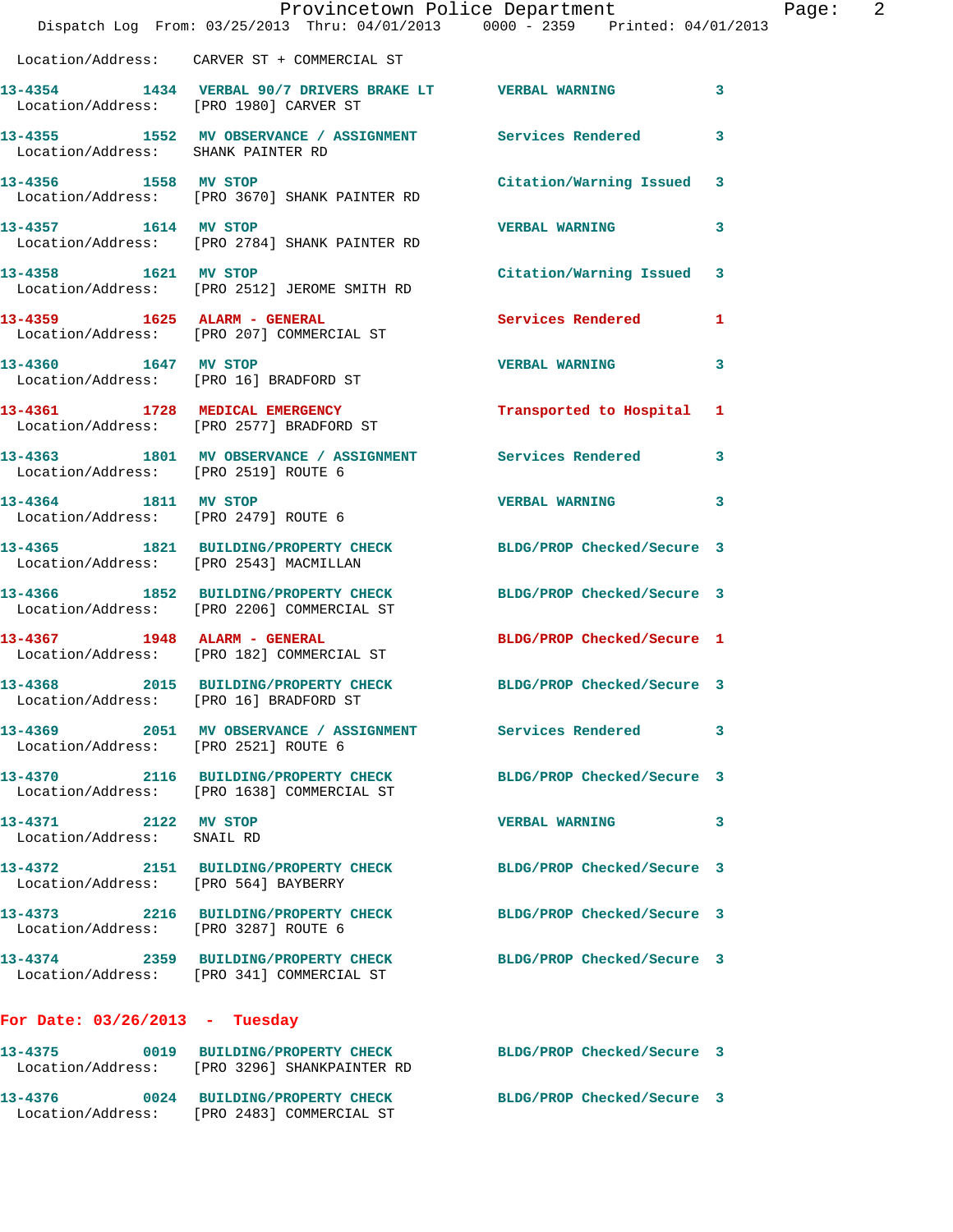|                                                              | Dispatch Log From: 03/25/2013 Thru: 04/01/2013 0000 - 2359 Printed: 04/01/2013                                 | Provincetown Police Department    | Page: 3 |
|--------------------------------------------------------------|----------------------------------------------------------------------------------------------------------------|-----------------------------------|---------|
|                                                              |                                                                                                                |                                   |         |
|                                                              | 13-4377 0102 BUILDING/PROPERTY CHECK BLDG/PROP Checked/Secure 3<br>Location/Address: [PRO 306] COMMERCIAL ST   |                                   |         |
|                                                              | 13-4378 0108 MV OBSERVANCE / ASSIGNMENT BLDG/PROP Checked/Secure 3<br>Location/Address: [PRO 2577] BRADFORD ST |                                   |         |
|                                                              | 13-4379 0207 BUILDING/PROPERTY CHECK BLDG/PROP Checked/Secure 3<br>Location/Address: [PRO 2543] MACMILLAN      |                                   |         |
| Location/Address: [PRO 444] HIGH POLE                        | 13-4380 0319 BUILDING/PROPERTY CHECK BLDG/PROP Checked/Secure 3                                                |                                   |         |
|                                                              | 13-4381 0346 BUILDING/PROPERTY CHECK BLDG/PROP Checked/Secure 3<br>Location/Address: [PRO 306] COMMERCIAL ST   |                                   |         |
|                                                              | 13-4382 0506 MV OBSERVANCE / ASSIGNMENT Services Rendered 3<br>Location/Address: [PRO 3338] SHANKPAINTER RD    |                                   |         |
|                                                              | 13-4383 0555 LOBBY TRAFFIC<br>Location/Address: [PRO 542] SHANK PAINTER RD                                     | Services Rendered 2               | 6       |
|                                                              | 13-4384 0658 MEDICAL EMERGENCY<br>Location/Address: [PRO 892] COTTAGE ST                                       | Transported to Hospital 1         |         |
|                                                              | 13-4385 0739 H/M OFFICE ON/OFF DUTY<br>Location/Address: [PRO 2543] MACMILLAN WHARF                            | No Action Required 2              |         |
| Location/Address: [PRO 414] CONWELL ST                       | 13-4386 0740 ANIMAL CALL                                                                                       | Services Rendered<br>$\mathbf{2}$ |         |
|                                                              | 13-4387 0746 BUILDING/PROPERTY CHECK Services Rendered 3<br>Location/Address: [PRO 3317] CEMETERY RD           |                                   |         |
|                                                              | 13-4388 0747 BUILDING/PROPERTY CHECK<br>Location/Address: [PRO 3318] CEMETERY RD                               | BLDG/PROP Checked/Secure 3        |         |
|                                                              | 13-4389 0808 BUILDING/PROPERTY CHECK BLDG/PROP Checked/Secure 3<br>Location/Address: [PRO 2500] COMMERCIAL ST  |                                   |         |
| Location/Address: [PRO 564] BAYBERRY                         | 13-4390 0816 BUILDING/PROPERTY CHECK BLDG/PROP Checked/Secure 3                                                |                                   |         |
|                                                              | 13-4391 0829 BUILDING/PROPERTY CHECK<br>Location/Address: [PRO 2483] COMMERCIAL ST                             | BLDG/PROP Checked/Secure 3        |         |
|                                                              | 13-4393 0839 ANIMAL CALL<br>Location/Address: [PRO 105] COMMERCIAL ST                                          | Services Rendered<br>$\mathbf{2}$ |         |
| Location/Address: ALDEN ST                                   | 13-4394 0850 MV OBSERVANCE / ASSIGNMENT Citation/Warning Issued 3                                              |                                   |         |
|                                                              | 13-4395 0853 MV STOP<br>Location/Address: [PRO 105] COMMERCIAL ST                                              | <b>VERBAL WARNING</b><br>3        |         |
| 13-4396 0929 SERVICE CALL                                    | Location/Address: [PRO 2543] MACMILLAN WHARF                                                                   | Services Rendered 3               |         |
|                                                              | 13-4397 0932 MV STOP<br>Location/Address: [PRO 3004] BRADFORD ST                                               | <b>VERBAL WARNING</b><br>3        |         |
| 13-4398 0946 WIRES DOWN                                      | Location/Address: [PRO 595] BRADFORD ST                                                                        | Services Rendered<br>$\mathbf{2}$ |         |
| 13-4399 0957 MV STOP<br>Location/Address: [PRO 2479] ROUTE 6 |                                                                                                                | <b>VERBAL WARNING</b><br>3        |         |
|                                                              | 13-4400 1003 ASSIST CITIZEN<br>Location/Address: [PRO 999] MONTELLO ST                                         | Services Rendered 3               |         |
| Location/Address: [PRO 571] ALDEN ST                         | 13-4410 1027 BUILDING/PROPERTY CHECK BLDG/PROP Checked/Secure 3                                                |                                   |         |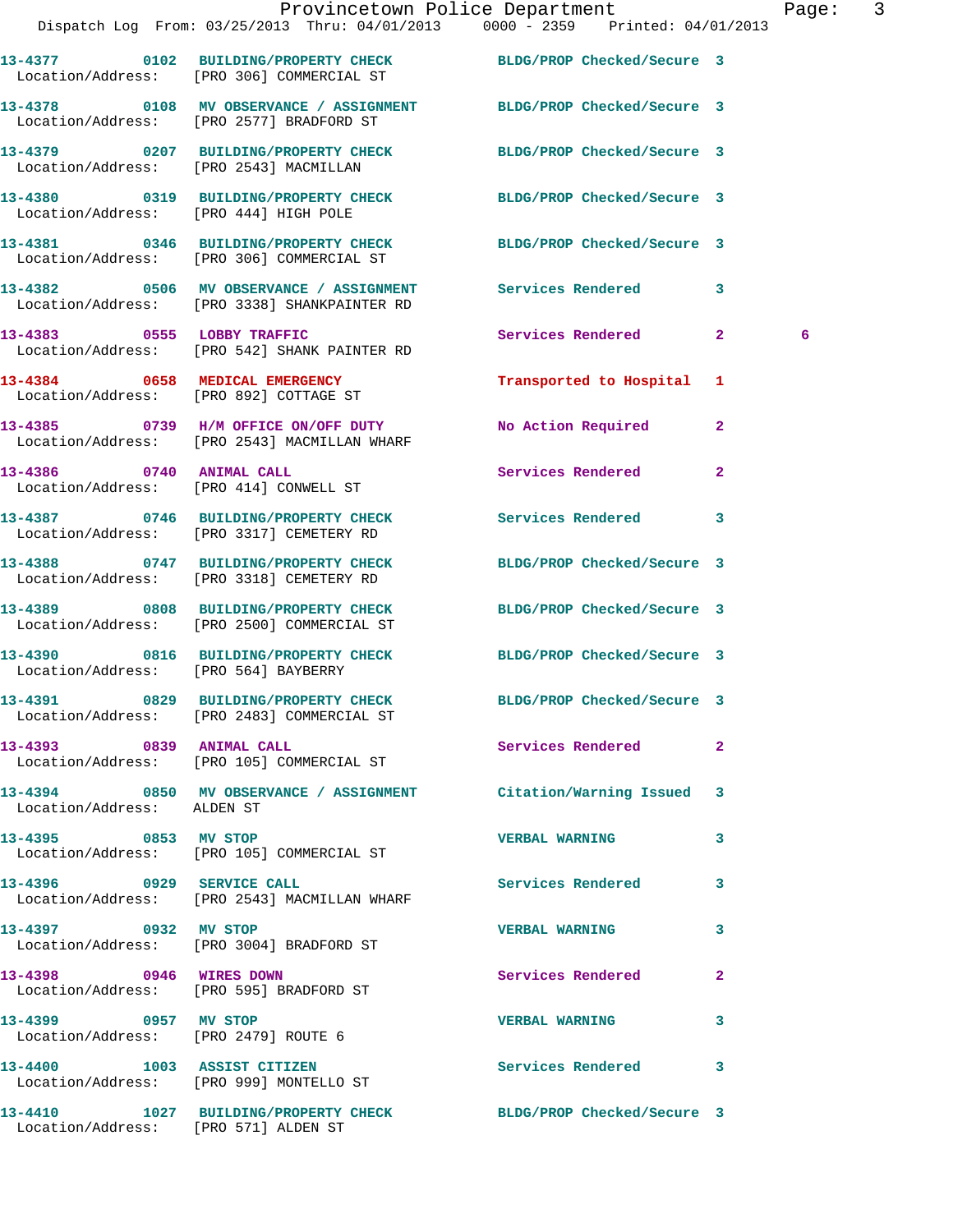|                                                              | 13-4413 1036 SERVICE CALL<br>Location/Address: [PRO 2543] MACMILLAN WHARF                      | <b>Services Rendered</b>   | 3              |
|--------------------------------------------------------------|------------------------------------------------------------------------------------------------|----------------------------|----------------|
|                                                              | 13-4412 1037 MV OBSERVANCE / ASSIGNMENT<br>Location/Address: RYDER ST + BRADFORD ST            | No Action Required 3       |                |
| 13-4401 1123 ANIMAL CALL<br>Location/Address: WEBSTER AVE    |                                                                                                | Services Rendered          | $\mathbf{2}$   |
|                                                              | 13-4402 1128 ELEVATOR ALARM<br>Location/Address: [PRO 306] COMMERCIAL ST                       | False Alarm                | 1              |
|                                                              |                                                                                                |                            | 3              |
|                                                              | $13-4404$ 1146 PARK, WALK & TALK<br>Location/Address: [PRO 516] RACE POINT RD                  | Services Rendered          | $\mathbf{2}$   |
| Location: CENTER ROAM                                        | 13-4405 1202 PARK, WALK & TALK                                                                 | Services Rendered          | $\overline{a}$ |
| 13-4406 1227 MV STOP                                         | Location/Address: [PRO 526] RYDER ST EXT                                                       | <b>VERBAL WARNING</b>      | 3              |
| Location/Address: HOWLAND ST                                 | 13-4407 1238 MV OBSERVANCE / ASSIGNMENT Citation/Warning Issued 3                              |                            |                |
| 13-4408 1246 MV STOP                                         | Location/Address: HOWLAND ST + WILLOW DR                                                       | <b>VERBAL WARNING</b>      | 3              |
|                                                              | 13-4409 1300 BUILDING/PROPERTY CHECK<br>Location/Address: [PRO 391] COMMERCIAL ST              | Services Rendered 3        |                |
| 13-4411 1315 MV STOP<br>Location/Address: [PRO 2513] ROUTE 6 |                                                                                                | <b>VERBAL WARNING</b>      | 3              |
| 13-4414 1335 ANIMAL CALL                                     | Location/Address: [PRO 1141] WEBSTER PL                                                        | Services Rendered          | $\mathbf{2}$   |
|                                                              | 13-4415 1345 BUILDING/PROPERTY CHECK<br>Location/Address: [PRO 2206] COMMERCIAL ST             | No Action Required         | 3              |
|                                                              | 13-4416 1347 BUILDING/PROPERTY CHECK<br>Location/Address: [PRO 2499] RACE POINT RD             | Services Rendered          | $\mathbf{3}$   |
|                                                              | 13-4420 1358 598 BACK IN SERVICE<br>Location/Address: [PRO 1892] SHANK PAINTER RD              | Services Rendered          | 1.             |
| 13-4417 1412 FOUND DOG COLLAR                                | Location/Address: [PRO 537] SHANK PAINTER RD                                                   | <b>Services Rendered</b>   | $\mathbf{3}$   |
|                                                              | 13-4418 1442 MEDICAL EMERGENCY<br>Location/Address: [PRO 3296] SHANK PAINTER RD                | Transported to Hospital 1  |                |
|                                                              | 13-4419 1443 LARCENY / FORGERY / FRAUD<br>Location/Address: [PRO 2039] PILGRIM HEIGHTS RD      | <b>SPOKEN TO</b>           | $\mathbf{2}$   |
|                                                              | 13-4421 1633 LARCENY / FORGERY / FRAUD SPOKEN TO<br>Location/Address: [PRO 2650] RACE POINT RD |                            | $\mathbf{2}$   |
| Location/Address: [PRO 2543] MACMILLAN                       | 13-4422 1656 BUILDING/PROPERTY CHECK BLDG/PROP Checked/Secure 3                                |                            |                |
| Location/Address: [PRO 2543] MACMILLAN                       | 13-4423 1657 BUILDING/PROPERTY CHECK                                                           | BLDG/PROP Checked/Secure 3 |                |
| Location/Address: HIGH POLE HILL                             | 13-4424 1701 MV OBSERVANCE / ASSIGNMENT Services Rendered 3                                    |                            |                |
|                                                              |                                                                                                |                            |                |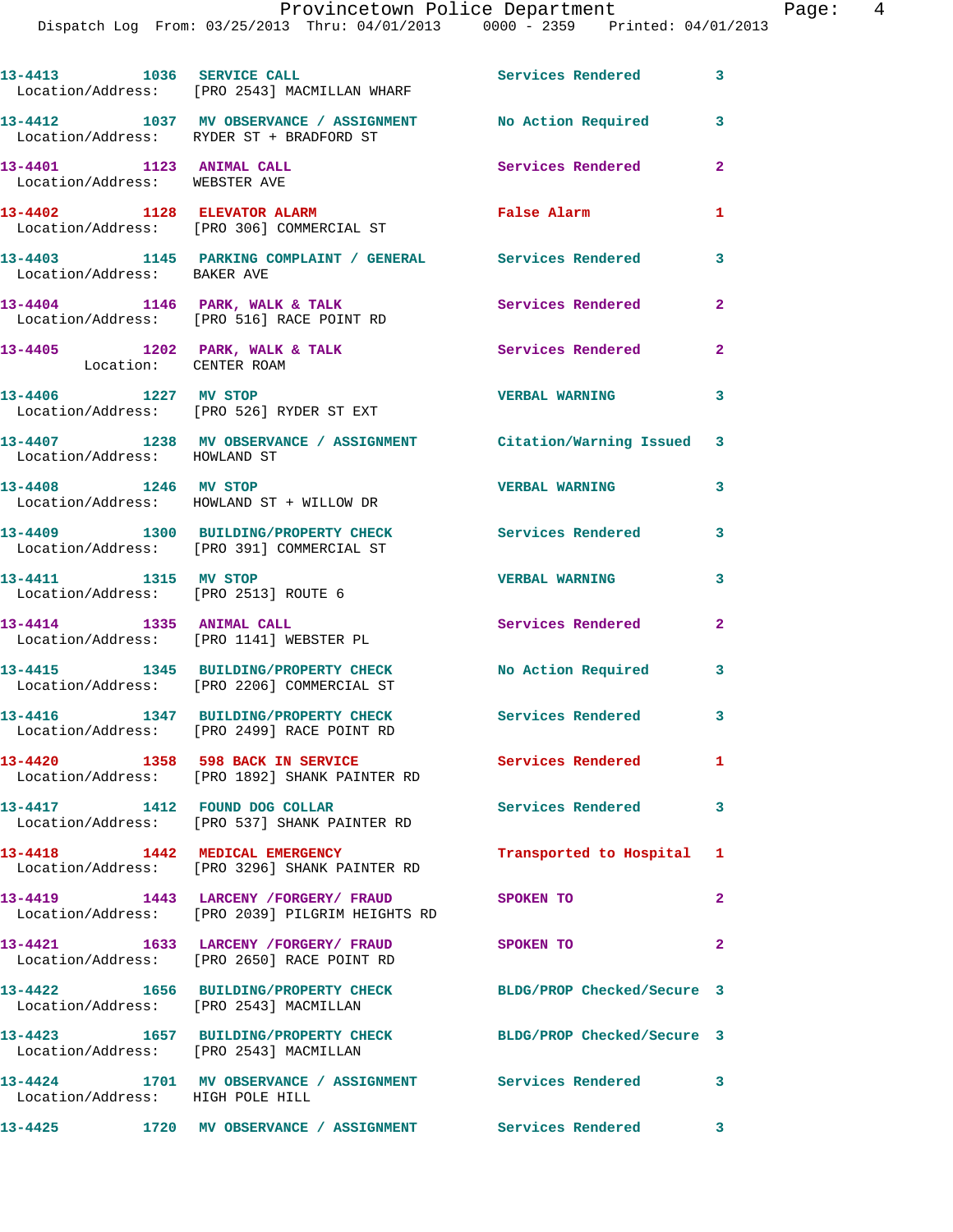|                                                                 | Provincetown Police Department<br>Dispatch Log From: 03/25/2013 Thru: 04/01/2013 0000 - 2359 Printed: 04/01/2013 |                            |              | Page: 5 |  |
|-----------------------------------------------------------------|------------------------------------------------------------------------------------------------------------------|----------------------------|--------------|---------|--|
| Location/Address: [PRO 2513] ROUTE 6                            |                                                                                                                  |                            |              |         |  |
| 13-4426 1724 MV STOP<br>Location/Address: [PRO 3440] ROUTE 6    |                                                                                                                  | <b>VERBAL WARNING</b>      | 3            |         |  |
| 13-4427 1738 MV STOP<br>Location/Address: [PRO 2513] ROUTE 6    |                                                                                                                  | <b>VERBAL WARNING</b>      | $\mathbf{3}$ |         |  |
|                                                                 | 13-4428 1803 SERVICE CALL<br>Location/Address: [PRO 542] SHANK PAINTER RD                                        | Services Rendered          | $\mathbf{3}$ |         |  |
|                                                                 | 13-4429 1827 MEDICAL EMERGENCY<br>Location/Address: [PRO 1464] COMMERCIAL ST                                     | Services Rendered          | $\mathbf{1}$ |         |  |
|                                                                 | 13-4430 1844 MV STOP<br>Location/Address: [PRO 536] SHANK PAINTER RD                                             | <b>VERBAL WARNING</b>      | 3            |         |  |
|                                                                 | 13-4432 1901 SERVICE CALL<br>Location/Address: [PRO 542] SHANK PAINTER RD                                        | SPOKEN TO                  | 3            |         |  |
| Location/Address: [PRO 444] HIGH POLE                           | 13-4433 1958 BUILDING/PROPERTY CHECK BLDG/PROP Checked/Secure 3                                                  |                            |              |         |  |
| 13-4434 2111 ALARM - GENERAL<br>Location/Address: COOK ST       |                                                                                                                  | Services Rendered 1        |              |         |  |
|                                                                 | 13-4435 2340 BUILDING/PROPERTY CHECK BLDG/PROP Checked/Secure 3<br>Location/Address: [PRO 545] SHANK PAINTER RD  |                            |              |         |  |
|                                                                 | 13-4436 2350 BUILDING/PROPERTY CHECK BLDG/PROP Checked/Secure 3<br>Location/Address: [PRO 2898] JEROME SMITH RD  |                            |              |         |  |
| For Date: $03/27/2013$ - Wednesday                              |                                                                                                                  |                            |              |         |  |
| Location/Address: [PRO 2543] MACMILLAN                          | 13-4438 0202 BUILDING/PROPERTY CHECK BLDG/PROP Checked/Secure 3                                                  |                            |              |         |  |
|                                                                 | 13-4439 0227 BUILDING/PROPERTY CHECK BLDG/PROP Checked/Secure 3<br>Location/Address: [PRO 175] COMMERCIAL ST     |                            |              |         |  |
| 13-4440                                                         | 0254 BUILDING/PROPERTY CHECK<br>Location/Address: [PRO 3030] TIN PAN ALLEY RD                                    | BLDG/PROP Checked/Secure 3 |              |         |  |
|                                                                 | 13-4441 0351 BUILDING/PROPERTY CHECK BLDG/PROP Checked/Secure 3<br>Location/Address: [PRO 1638] COMMERCIAL ST    |                            |              |         |  |
| Location/Address: [PRO 444] HIGH POLE                           | 13-4442 0505 BUILDING/PROPERTY CHECK BLDG/PROP Checked/Secure 3                                                  |                            |              |         |  |
| Location/Address: ROUTE 6 + HOWLAND ST                          |                                                                                                                  |                            |              |         |  |
|                                                                 | 13-4444 0601 LOBBY TRAFFIC<br>Location/Address: [PRO 542] SHANK PAINTER RD                                       | Services Rendered 2        |              | 15      |  |
|                                                                 | 13-4445 0625 BUILDING/PROPERTY CHECK<br>Location/Address: [PRO 3163] WINTHROP ST                                 | BLDG/PROP Checked/Secure 3 |              |         |  |
|                                                                 | 13-4446 0641 911 GENERAL<br>Location/Address: [PRO 542] SHANK PAINTER RD                                         | Services Rendered 1        |              |         |  |
|                                                                 | 13-4447 0716 MEDICAL EMERGENCY<br>Location/Address: [PRO 516] RACE POINT RD                                      | Transported to Hospital 1  |              |         |  |
| 13-4448 0723 COMPLAINT<br>Location/Address: [PRO 701] BAKER AVE |                                                                                                                  | Services Rendered 3        |              |         |  |
| 13-4449 0723 ANIMAL CALL                                        |                                                                                                                  | Services Rendered 2        |              |         |  |

Location/Address: [PRO 414] CONWELL ST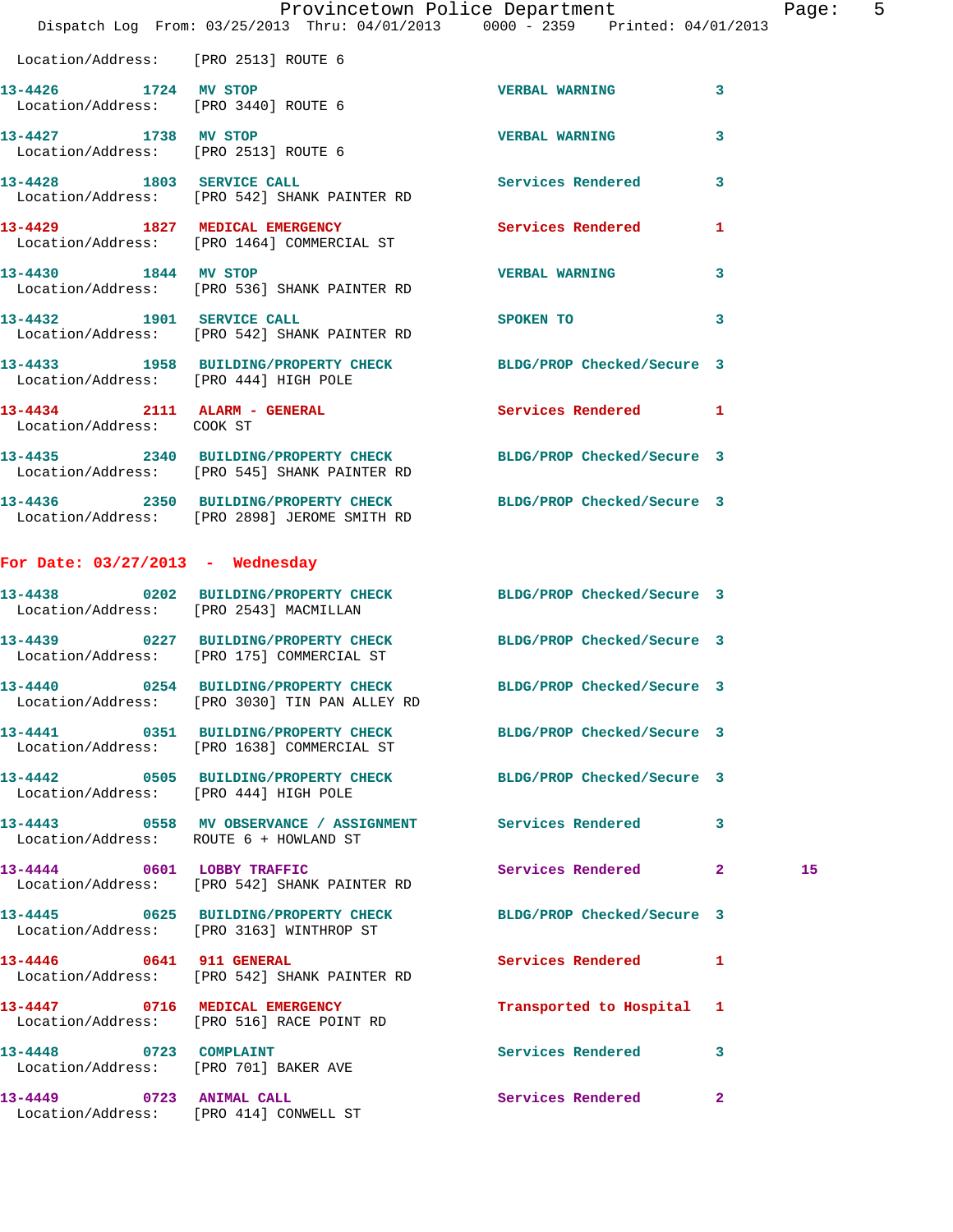|                                        | Provincetown Police Department The Rage: 6<br>Dispatch Log From: 03/25/2013 Thru: 04/01/2013 0000 - 2359 Printed: 04/01/2013   |                           |              |
|----------------------------------------|--------------------------------------------------------------------------------------------------------------------------------|---------------------------|--------------|
|                                        | 13-4450 0738 HARBORMASTER No Action Required 2<br>Location/Address: [PRO 2543] MACMILLAN WHARF                                 |                           |              |
|                                        | 13-4452 0828 ALARM - WORK<br>Location/Address: [PRO 424] COURT ST                                                              | Services Rendered 1       |              |
|                                        | 13-4453 0937 BUILDING/PROPERTY CHECK BLDG/PROP Checked/Secure 3<br>Location/Address: [PRO 3318] CEMETERY RD                    |                           |              |
|                                        | 13-4454       0937   MEDICAL EMERGENCY            PATIENT REFUSAL        1<br>Location/Address:    [PRO 1892] SHANK PAINTER RD |                           |              |
| Location/Address: RYDER ST             | 13-4455 1036 PARKING COMPLAINT / GENERAL VERBAL WARNING                                                                        |                           | 3            |
|                                        | 13-4456 1053 FOLLOW UP<br>Location/Address: [PRO 105] COMMERCIAL ST                                                            | No Action Required        | $\mathbf{2}$ |
|                                        | 13-4457 1100 MEDICAL EMERGENCY<br>Location/Address: [PRO 440] HARRY KEMP WAY                                                   | Transported to Hospital 1 |              |
|                                        | 13-4458 1114 ANIMAL CALL<br>Location/Address: [PRO 3102] PRISCILLA ALDEN RD                                                    | <b>Services Rendered</b>  | $\mathbf{2}$ |
|                                        | 13-4459 1119 ALARM - WORK<br>Location/Address: [PRO 3671] COMMERCIAL ST                                                        | Services Rendered 1       |              |
|                                        | 13-4460 1225 PARK, WALK & TALK NO Action Required<br>Location/Address: [PRO 515] RACE POINT RD                                 |                           | $\mathbf{2}$ |
|                                        | 13-4461 1235 TRAFFIC CONTROL<br>Location/Address: [PRO 569] WINSLOW ST                                                         | Services Rendered         | $\mathbf{3}$ |
|                                        | 13-4462 1254 PARK, WALK & TALK NO Action Required<br>Location/Address: [PRO 105] COMMERCIAL ST                                 |                           | 2            |
| 13-4463 1308 FOLLOW UP                 | Location/Address: [PRO 2645] SHANK PAINTER RD                                                                                  | No Action Required        | $\mathbf{2}$ |
|                                        | 13-4464 1314 ALARM-WORK<br>Location/Address: [PRO 488] MAYFLOWER AVE                                                           | Services Rendered 1       |              |
| 13-4465 1322 911 GENERAL               | Location/Address: [PRO 440] HARRY KEMP WAY                                                                                     | <b>Services Rendered</b>  |              |
| Location/Address: RYDER ST             | 13-4466 1335 TRAFFIC CONTROL                                                                                                   | <b>Services Rendered</b>  | 3            |
| 13-4467 1439 FOLLOW UP                 | Location/Address: [PRO 442] HARRY KEMP WAY                                                                                     | No Action Required        | $\mathbf{2}$ |
|                                        | 13-4468 1501 FOUND WALLET<br>Location/Address: [PRO 3121] COMMERCIAL ST                                                        | Services Rendered         | 3            |
| Location/Address: [PRO 433] RYDER ST   | 13-4470 1613 BUILDING/PROPERTY CHECK BLDG/PROP Checked/Secure 3                                                                |                           |              |
| Location/Address: [PRO 37] BRADFORD ST | 13-4471 1634 MV OBSERVANCE / ASSIGNMENT BLDG/PROP Checked/Secure 3                                                             |                           |              |
| 13-4472 1647 MV STOP                   | Location/Address: BANGS ST + BRADFORD ST                                                                                       | <b>VERBAL WARNING</b>     | 3            |
|                                        | 13-4473 1717 MV ACCIDENT<br>Location/Address: [PRO 979] MASONIC PL                                                             | <b>Services Rendered</b>  | 1            |
| 13-4474 1807 FOLLOW UP                 | Location/Address: [PRO 2650] RACE POINT RD                                                                                     | No Action Required        | 2            |
|                                        |                                                                                                                                |                           | 3            |

Location/Address: SHANK PAINTER RD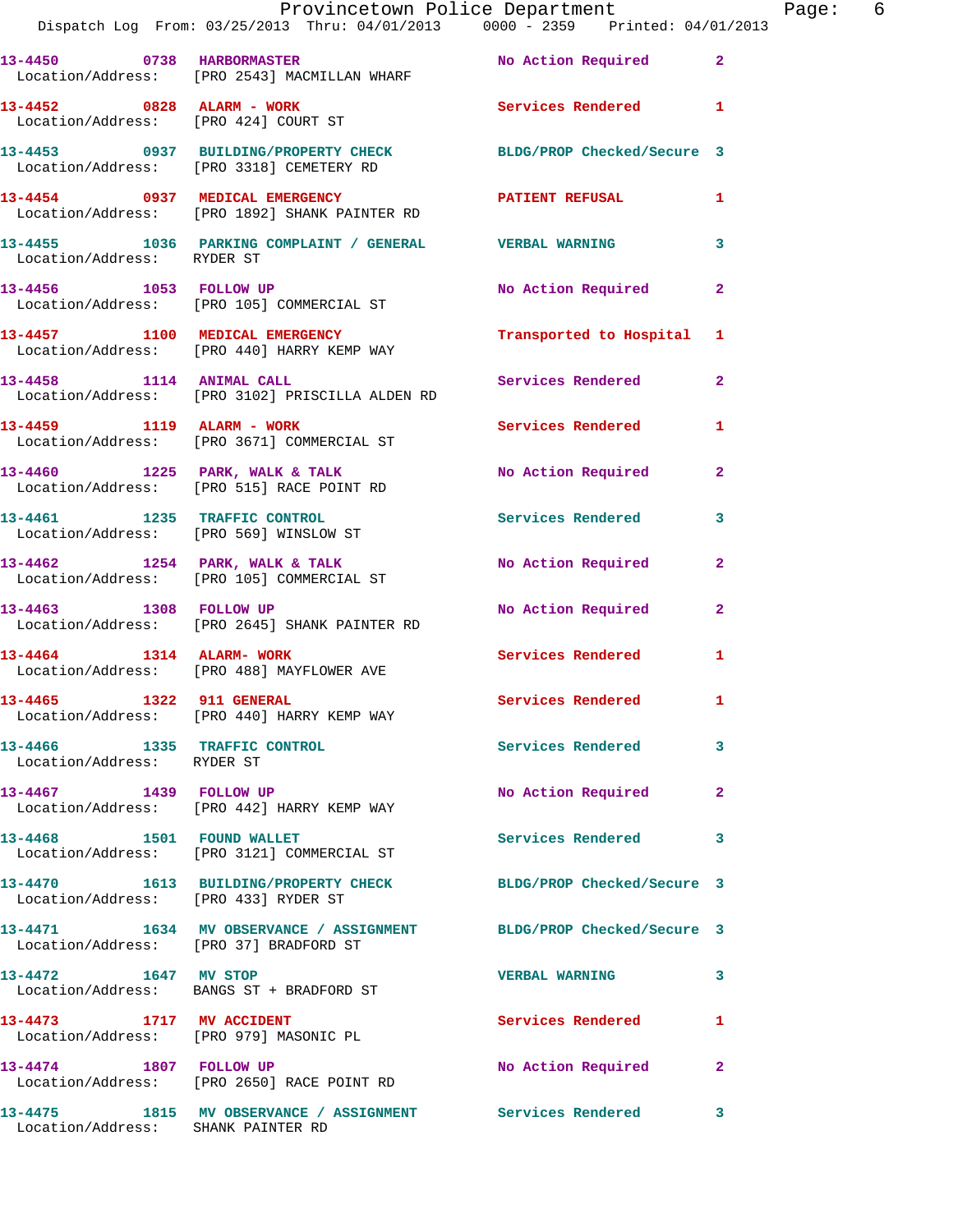Dispatch Log From: 03/25/2013 Thru: 04/01/2013 0000 - 2359 Printed: 04/01/2013

| Location/Address: [PRO 444] HIGH POLE  | 13-4476 1820 BUILDING/PROPERTY CHECK BLDG/PROP Checked/Secure 3                                                 |                            |              |    |
|----------------------------------------|-----------------------------------------------------------------------------------------------------------------|----------------------------|--------------|----|
|                                        | 13-4477 1843 BUILDING/PROPERTY CHECK<br>Location/Address: [PRO 2206] COMMERCIAL ST                              | BLDG/PROP Checked/Secure 3 |              |    |
|                                        | 13-4478 2008 HYDRANT FLUSHING<br>Location/Address: [PRO 2977] COMMERCIAL ST                                     | Services Rendered 3        |              |    |
| Location/Address: [PRO 2513] ROUTE 6   | 13-4479 2010 MV OBSERVANCE / ASSIGNMENT Services Rendered                                                       |                            | 3            |    |
| Location/Address: ROUTE 6 + HOWLAND ST | 13-4480 2014 VERBAL 90/6 PLATE LIGHT VERBAL WARNING                                                             |                            | 3            |    |
|                                        | 13-4481 2028 BUILDING/PROPERTY CHECK BLDG/PROP Checked/Secure 3<br>Location/Address: [PRO 2543] MACMILLAN       |                            |              |    |
|                                        | 13-4482 2038 BUILDING/PROPERTY CHECK BLDG/PROP Checked/Secure 3<br>Location/Address: [PRO 306] COMMERCIAL ST    |                            |              |    |
|                                        | 13-4483 2042 AFTER HOURS/BRADFORD Services Rendered                                                             |                            | 3            |    |
| Location/Address: ROUTE 6 + HOWLAND ST | 13-4484 2044 VERBAL 90/7 DRIVER HEADLIGHT VERBAL WARNING                                                        |                            | 3            |    |
|                                        | 13-4485 2057 MV OBSERVANCE / ASSIGNMENT Services Rendered<br>Location/Address: [PRO 391] COMMERCIAL ST          |                            | 3            |    |
|                                        | 13-4486 2201 BUILDING/PROPERTY CHECK BLDG/PROP Checked/Secure 3<br>Location/Address: [PRO 519] RACE POINT RD    |                            |              |    |
|                                        | 13-4487 2217 BUILDING/PROPERTY CHECK<br>Location/Address: [PRO 545] SHANKPAINTER RD                             | BLDG/PROP Checked/Secure 3 |              |    |
|                                        | 13-4488 2328 BUILDING/PROPERTY CHECK BLDG/PROP Checked/Secure 3<br>Location/Address: [PRO 545] SHANK PAINTER RD |                            |              |    |
|                                        | 13-4489 2334 BUILDING/PROPERTY CHECK BLDG/PROP Checked/Secure 3<br>Location/Address: [PRO 530] SHANK PAINTER RD |                            |              |    |
| 13-4490 2341 GENERAL INFO              |                                                                                                                 | Services Rendered          | 3            |    |
| For Date: $03/28/2013$ - Thursday      |                                                                                                                 |                            |              |    |
| 13-4491 0017 MV STOP                   | Location/Address: [PRO 1780] JOHNSON ST                                                                         | Citation/Warning Issued 3  |              |    |
|                                        | 13-4492 6055 MV OBSERVANCE / ASSIGNMENT Services Rendered<br>Location/Address: BRADFORD ST + RYDER ST           |                            | 3            |    |
|                                        | 13-4493 0113 BUILDING/PROPERTY CHECK<br>Location/Address: [PRO 2898] JEROME SMITH RD                            | BLDG/PROP Checked/Secure 3 |              |    |
|                                        | 13-4494 0138 BUILDING/PROPERTY CHECK<br>Location/Address: [PRO 2977] COMMERCIAL ST                              | BLDG/PROP Checked/Secure 3 |              |    |
|                                        | 13-4495 0225 BUILDING/PROPERTY CHECK<br>Location/Address: [PRO 3030] TIN PAN ALLEY RD                           | BLDG/PROP Checked/Secure 3 |              |    |
|                                        | 13-4496 0305 BUILDING/PROPERTY CHECK<br>Location/Address: [PRO 444] HIGH POLE HILL                              | BLDG/PROP Checked/Secure 3 |              |    |
|                                        | 13-4497 0342 BUILDING/PROPERTY CHECK BLDG/PROP Checked/Secure 3<br>Location/Address: [PRO 2543] MACMILLAN WHARF |                            |              |    |
|                                        | 13-4498 0528 LOBBY TRAFFIC<br>Location/Address: [PRO 542] SHANK PAINTER RD                                      | Services Rendered          | $\mathbf{2}$ | 28 |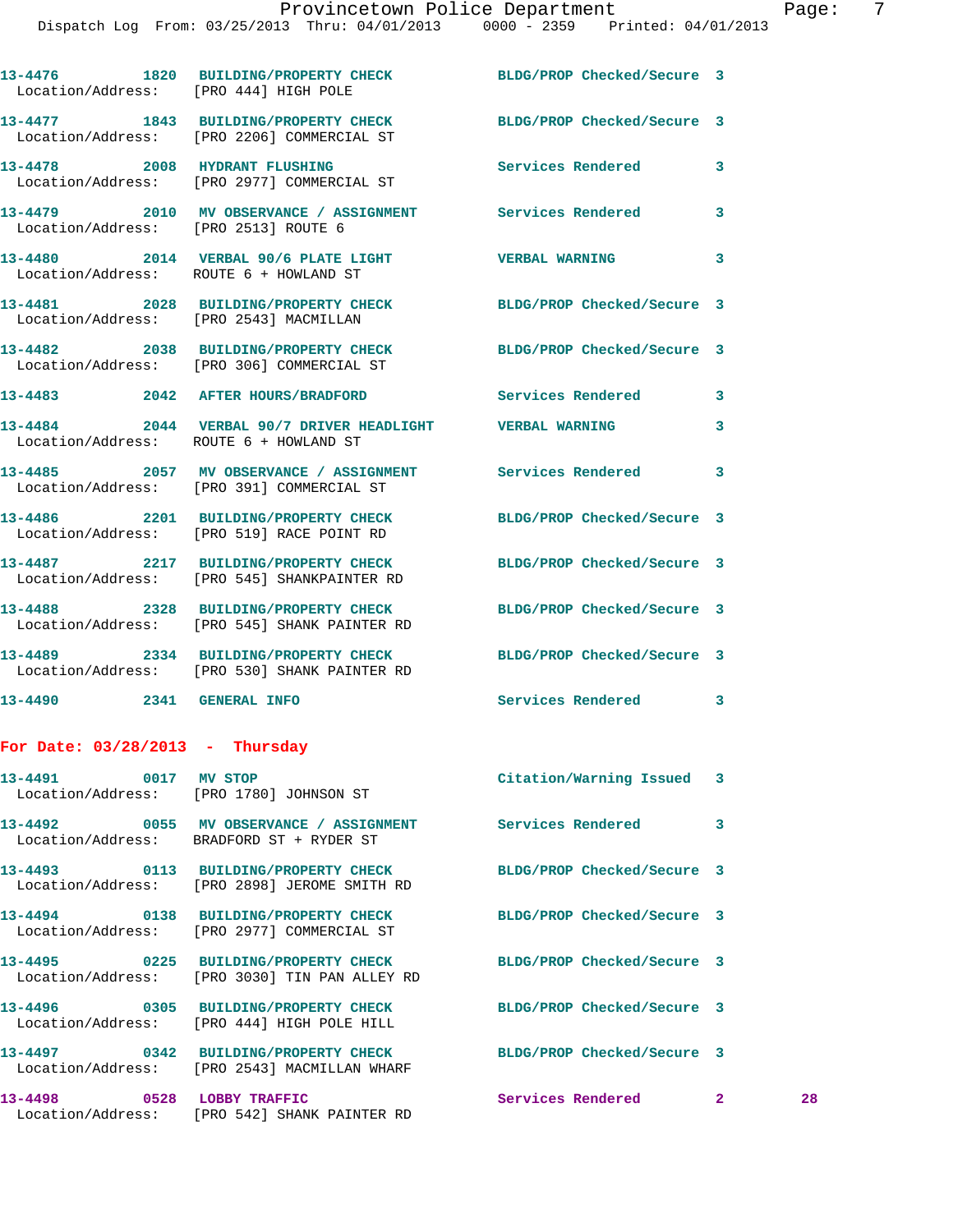|                                                          | Dispatch Log From: 03/25/2013 Thru: 04/01/2013 0000 - 2359 Printed: 04/01/2013                                                          | Provincetown Police Department Page: 8 |                         |  |
|----------------------------------------------------------|-----------------------------------------------------------------------------------------------------------------------------------------|----------------------------------------|-------------------------|--|
|                                                          | 13-4499 0623 MEDICAL EMERGENCY <b>12 Contains the Strategy of Transported</b> to Hospital 1<br>Location/Address: [PRO 2227] BRADFORD ST |                                        |                         |  |
|                                                          | 13-4500 0629 FIRE, STRUCTURE <b>Extinguished</b> 1<br>Location/Address: [PRO 703] BANGS ST                                              |                                        |                         |  |
|                                                          | 13-4501 0746 BUILDING/PROPERTY CHECK BLDG/PROP Checked/Secure 3<br>Location/Address: [PRO 3287] ROUTE 6                                 |                                        |                         |  |
|                                                          | 13-4502 0755 BUILDING/PROPERTY CHECK BLDG/PROP Checked/Secure 3<br>Location/Address: [PRO 3259] MACMILLAN                               |                                        |                         |  |
|                                                          | 13-4503 0820 ASSAULT<br>Location/Address: [PRO 3430] COMMERCIAL ST                                                                      | <b>SPOKEN TO</b>                       | 1                       |  |
|                                                          | 13-4504 0828 HARBORMASTER ON/OFF DUTY Services Rendered<br>Location/Address: [PRO 2543] MACMILLAN WHARF                                 |                                        | $\mathbf{2}$            |  |
|                                                          | 13-4505 0836 VMES WORK                                                                                                                  | Services Rendered 3                    |                         |  |
|                                                          | 13-4506 0856 ANIMAL CALL<br>Location: [PRO 3666] EAST HARBOR/PILGRIM LAKE                                                               | Could Not Locate                       | $\mathbf{2}$            |  |
|                                                          | 13-4507 0914 GENERATOR TEST                                                                                                             | Services Rendered                      | $\overline{\mathbf{3}}$ |  |
|                                                          | 13-4508 0947 VERBAL FAILURE TO RESTRAIN BY LAW VIOLATION<br>Location/Address: [PRO 1171] YOUNGS CT                                      |                                        | $\overline{2}$          |  |
|                                                          | 13-4509 1004 VERBAL 90/17 SPEED VERBAL WARNING<br>Location/Address: [PRO 536] SHANK PAINTER RD                                          |                                        | $\overline{\mathbf{3}}$ |  |
|                                                          | 13-4510 1012 ASSIST AGENCY / MUTUAL AID Services Rendered<br>Location/Address: [PRO 1669] BRADFORD ST                                   |                                        | $\overline{\mathbf{3}}$ |  |
|                                                          | 13-4511 1056 MEDICAL EMERGENCY Transported to Hospital 1<br>Location/Address: [PRO 3222] ALDEN ST                                       |                                        |                         |  |
|                                                          | 13-4512 1102 ASSIST AGENCY / MUTUAL AID Services Rendered<br>Location/Address: [PRO 1542] COMMERCIAL ST                                 |                                        | $\overline{\mathbf{3}}$ |  |
|                                                          | 13-4514 1145 MEDICAL EMERGENCY 1 Transported to Hospital 1<br>Location/Address: [PRO 3222] ALDEN ST                                     |                                        |                         |  |
|                                                          | 13-4516 1222 MV ACCIDENT<br>Location/Address: [PRO 2500] COMMERCIAL ST                                                                  | Services Rendered                      | $\mathbf{1}$            |  |
|                                                          | 13-4517 1255 PARK, WALK & TALK<br>Location/Address: [PRO 105] COMMERCIAL ST                                                             | Services Rendered                      | $\overline{2}$          |  |
| 13-4518 1309 FOUND BIRD<br>Location/Address: BRADFORD ST |                                                                                                                                         | Services Rendered                      | $\mathbf{2}$            |  |
|                                                          | 13-4519 1345 NSTAR SCAM CALLS<br>Location/Address: [PRO 1735] FISHBURN CT                                                               | Services Rendered                      | $\mathbf{2}$            |  |
|                                                          | 13-4522 1442 MEDICAL EMERGENCY<br>Location/Address: [PRO 376] COMMERCIAL ST                                                             | Transported to Hospital 1              |                         |  |
|                                                          | 13-4524 1520 PARK, WALK & TALK<br>Location/Address: [PRO 2543] MACMILLAN                                                                | Services Rendered                      | $\mathbf{2}$            |  |
| 13-4526 1541 MV STOP<br>Location/Address: ROUTE 6        |                                                                                                                                         | <b>VERBAL WARNING</b>                  | 3                       |  |
| 13-4527 1548 MV DISABLED<br>Location/Address: ROUTE 6    |                                                                                                                                         | <b>VERBAL WARNING</b>                  | $\mathbf{2}$            |  |
|                                                          | 13-4528 1554 MV OBSERVANCE / ASSIGNMENT Services Rendered<br>Location/Address: [PRO 94] BRADFORD ST                                     |                                        | 3                       |  |
|                                                          | 13-4530 1555 ASSIST CITIZEN                                                                                                             | No Action Required                     | $\mathbf{3}$            |  |
|                                                          |                                                                                                                                         |                                        |                         |  |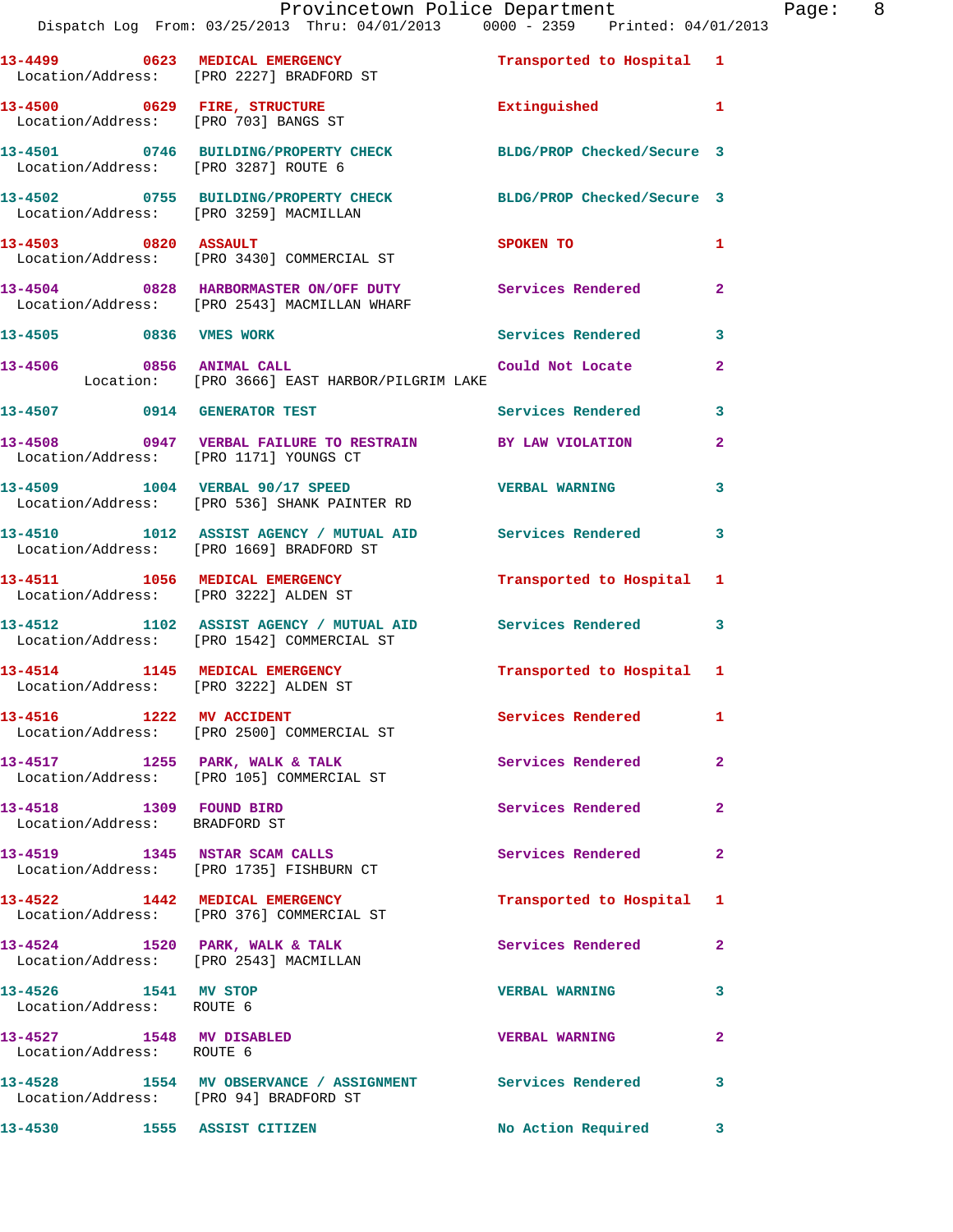|                                                   | Dispatch Log From: 03/25/2013 Thru: 04/01/2013 0000 - 2359 Printed: 04/01/2013         | Provincetown Police Department |              | Page: 9 |  |
|---------------------------------------------------|----------------------------------------------------------------------------------------|--------------------------------|--------------|---------|--|
|                                                   | Location/Address: [PRO 542] SHANK PAINTER RD                                           |                                |              |         |  |
| 13-4529 1603 MV STOP                              | Location/Address: [PRO 3222] ALDEN ST                                                  | VERBAL WARNING 3               |              |         |  |
| Location/Address: [PRO 444] HIGH POLE             | 13-4531 1620 BUILDING/PROPERTY CHECK BLDG/PROP Checked/Secure 3                        |                                |              |         |  |
| Location/Address: [PRO 2513] ROUTE 6              | 13-4532 1625 MV OBSERVANCE / ASSIGNMENT Services Rendered 3                            |                                |              |         |  |
| 13-4533 1638 MV STOP<br>Location/Address: ROUTE 6 |                                                                                        | Citation/Warning Issued 3      |              |         |  |
|                                                   | 13-4535 1639 FOUND 2 KEYS<br>Location/Address: [PRO 2490] PROVINCELANDS RD             | Services Rendered 3            |              |         |  |
|                                                   | 13-4534 1650 MV OBSERVANCE / ASSIGNMENT<br>Location/Address: ALLERTON ST + BRADFORD ST | <b>No Action Required</b>      | 3            |         |  |
| 13-4536 1711 COMPLAINT                            | Location/Address: [PRO 1089] PROVINCE RD                                               | No Action Required             | $\mathbf{3}$ |         |  |
|                                                   | 13-4537 1730 MV STOP<br>Location/Address: [PRO 1886] BRADFORD ST                       | <b>VERBAL WARNING</b>          | 3            |         |  |
|                                                   | 13-4538 1731 911 GENERAL<br>Location/Address: [PRO 3222] ALDEN ST                      | Services Rendered              | 1            |         |  |
| Location/Address: [PRO 564] BAYBERRY              | 13-4539 1833 BUILDING/PROPERTY CHECK BLDG/PROP Checked/Secure 3                        |                                |              |         |  |
|                                                   | 13-4540 1849 BUILDING/PROPERTY CHECK<br>Location/Address: [PRO 1542] COMMERCIAL ST     | <b>Services Rendered</b>       | 3            |         |  |
|                                                   | 13-4541 1910 ANIMAL CALL<br>Location/Address: [PRO 988] MECHANIC ST                    | No Action Required 2           |              |         |  |
| 13-4542 1916 DISTURBANCE                          | Location/Address: [PRO 488] MAYFLOWER AVE                                              | Peace Restored <b>Seaps</b>    | 1            |         |  |
| 13-4543 1946 ASSAULT                              | Location/Address: [PRO 488] MAYFLOWER AVE                                              | Services Rendered 1            |              |         |  |
| 13-4544 2051 FOLLOW UP                            | Location/Address: [PRO 488] MAYFLOWER AVE                                              | No Action Required             | $\mathbf{2}$ |         |  |
|                                                   | 13-4545 2055 BUILDING/PROPERTY CHECK<br>Location/Address: [PRO 175] COMMERCIAL ST      | BLDG/PROP Checked/Secure 3     |              |         |  |
| 13-4546 2117 FOLLOW UP                            | Location/Address: [PRO 711] BRADFORD ST                                                | No Action Required             | $\mathbf{2}$ |         |  |
|                                                   | 13-4547 2134 BUILDING/PROPERTY CHECK<br>Location/Address: [PRO 3259] MACMILLAN         | BLDG/PROP Checked/Secure 3     |              |         |  |
|                                                   | 13-4548 2221 BUILDING/PROPERTY CHECK<br>Location/Address: [PRO 3004] BRADFORD ST       | BLDG/PROP Checked/Secure 3     |              |         |  |
| For Date: $03/29/2013$ - Friday                   |                                                                                        |                                |              |         |  |
|                                                   | 13-4549 0002 LOBBY TRAFFIC<br>Location/Address: [PRO 542] SHANK PAINTER RD             | Services Rendered 2            |              | 25      |  |
|                                                   | 13-4552 0024 BUILDING/PROPERTY CHECK<br>Location/Address: [PRO 341] COMMERCIAL ST      | BLDG/PROP Checked/Secure 3     |              |         |  |
|                                                   | 13-4551 0027 BUILDING/PROPERTY CHECK<br>Location/Address: [PRO 2543] MACMILLAN WHARF   | BLDG/PROP Checked/Secure 3     |              |         |  |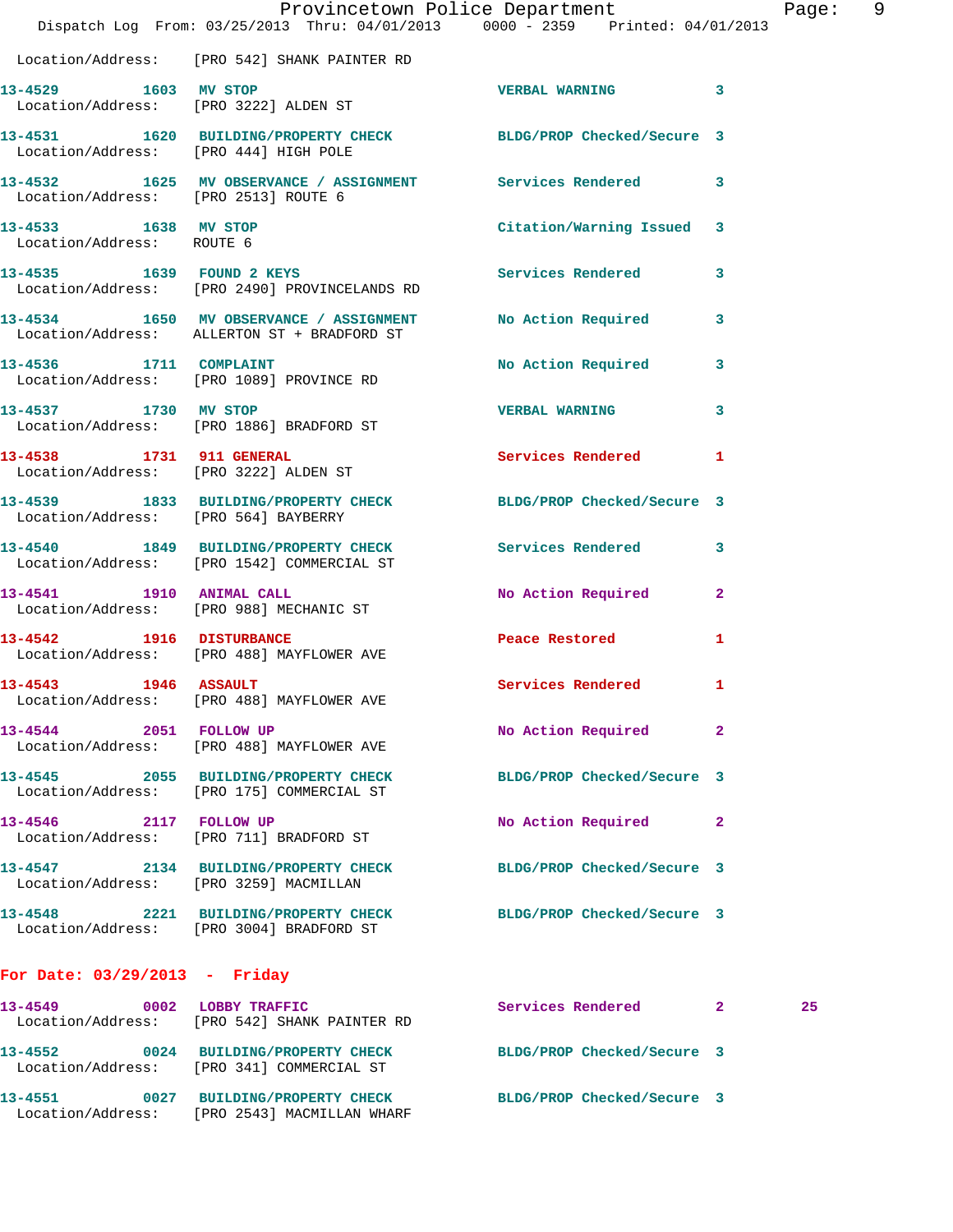| Propacon pog                           |                                                                                                              |                            |                         |
|----------------------------------------|--------------------------------------------------------------------------------------------------------------|----------------------------|-------------------------|
| Location/Address: [PRO 2539] RYDER ST  | 13-4553 0056 BUILDING/PROPERTY CHECK BLDG/PROP Checked/Secure 3                                              |                            |                         |
|                                        | 13-4554 0112 BUILDING/PROPERTY CHECK<br>Location/Address: [PRO 2206] COMMERCIAL ST                           | BLDG/PROP Checked/Secure 3 |                         |
|                                        | 13-4555 0118 BUILDING/PROPERTY CHECK<br>Location/Address: [PRO 68] PROVINCELANDS RD                          | BLDG/PROP Checked/Secure 3 |                         |
| Location/Address: [PRO 43] BRADFORD ST | 13-4556  0120 MV OBSERVANCE / ASSIGNMENT Services Rendered                                                   |                            | 3                       |
|                                        | 13-4557 0122 MV OBSERVANCE / ASSIGNMENT Services Rendered 3<br>Location/Address: [PRO 2577] BRADFORD ST      |                            |                         |
| Location/Address: [PRO 571] ALDEN ST   | 13-4558 0254 BUILDING/PROPERTY CHECK                                                                         | BLDG/PROP Checked/Secure 3 |                         |
|                                        | 13-4559 0431 BUILDING/PROPERTY CHECK<br>Location/Address: [PRO 519] RACE POINT RD                            | BLDG/PROP Checked/Secure 3 |                         |
|                                        | 13-4560 0743 HARBORMASTER ON/OFF DUTY Services Rendered 2<br>Location/Address: [PRO 2543] MACMILLAN WHARF    |                            |                         |
| Location/Address: [PRO 3287] ROUTE 6   | 13-4561 0745 PARK, WALK & TALK                                                                               | Services Rendered 2        |                         |
|                                        | 13-4562 0752 BUILDING/PROPERTY CHECK BLDG/PROP Checked/Secure 3<br>Location/Address: [PRO 391] COMMERCIAL ST |                            |                         |
| Location/Address: [PRO 2521] ROUTE 6   | 13-4563 0801 MV OBSERVANCE / ASSIGNMENT Services Rendered                                                    |                            | 3                       |
|                                        | 13-4564 0810 VERBAL 90/17 SPEED<br>Location/Address: SHANK PAINTER RD + BRADFORD ST                          | <b>VERBAL WARNING</b>      | 3                       |
| Location/Address: [PRO 94] BRADFORD ST | 13-4565 0814 MV OBSERVANCE / ASSIGNMENT Services Rendered                                                    |                            | 3                       |
| 13-4566 0820 911 GENERAL               | Location/Address: [PRO 3222] ALDEN ST                                                                        | Services Rendered          | 1                       |
|                                        | 13-4567 0822 LOST NOKIA PHONE<br>Location/Address: [PRO 3296] SHANK PAINTER RD                               | Services Rendered 3        |                         |
|                                        | 13-4568 0828 VERBAL 90/20 INSPECTION<br>Location/Address: BRADFORD ST + COURT ST                             | <b>VERBAL WARNING</b>      | 3                       |
| Location/Address: [PRO 571] ALDEN ST   | 13-4569 0830 BUILDING/PROPERTY CHECK                                                                         | BLDG/PROP Checked/Secure 3 |                         |
| 13-4570 0846 VMES WORK                 | Location/Address: [PRO 488] MAYFLOWER AVE                                                                    | Services Rendered          | $\mathbf{1}$            |
| 13-4571 0901 TRAPPED BIRD              | Location/Address: [PRO 1803] SHANK PAINTER RD                                                                | Services Rendered          | $\mathbf{2}$            |
|                                        | 13-4572 0946 BUILDING/PROPERTY CHECK<br>Location/Address: [PRO 3318] CEMETERY RD                             | BLDG/PROP Checked/Secure 3 |                         |
|                                        | 13-4573 1040 FOUND KINDLE/RETURNED<br>Location/Address: [PRO 542] SHANK PAINTER RD                           | <b>Services Rendered</b>   | 3                       |
| 13-4574 1049 ABANDONED PROPERTY        | Location/Address: [PRO 1775] COMMERCIAL ST                                                                   | Services Rendered          | $\overline{2}$          |
| 13-4575 1115 FOLLOW UP                 | Location/Address: [PRO 182] COMMERCIAL ST                                                                    | Services Rendered          | $\mathbf{2}$            |
|                                        |                                                                                                              | SPOKEN TO                  | $\overline{\mathbf{3}}$ |

Location/Address: [PRO 542] SHANK PAINTER RD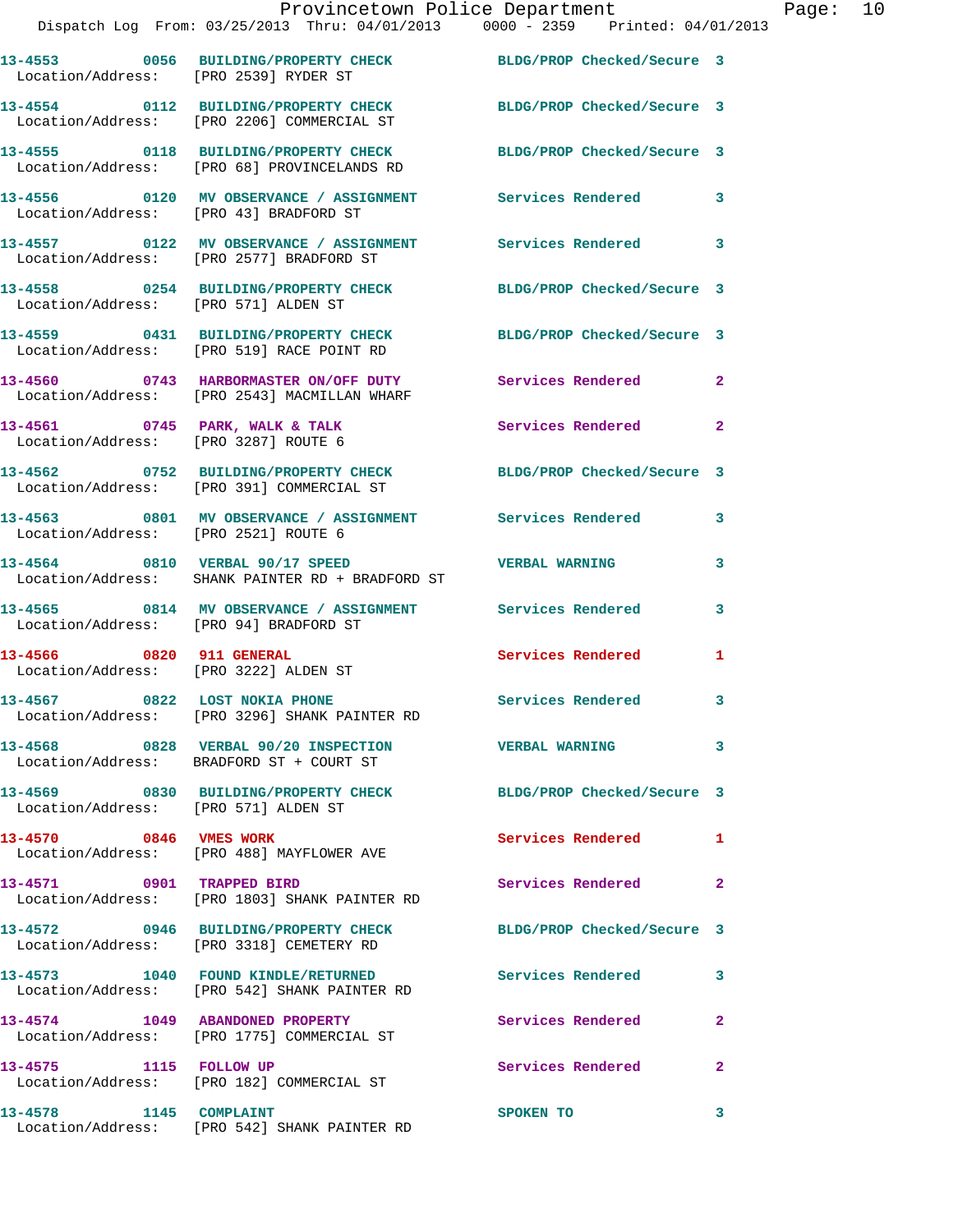Dispatch Log From: 03/25/2013 Thru: 04/01/2013 0000 - 2359 Printed: 04/01/2013

13-4580 1209 NOTIFY WATER DEPT Services Rendered 3 Location/Address: [PRO 302] COMMERCIAL ST **13-4581 1214 BUILDING/PROPERTY CHECK Services Rendered 3**  Location/Address: [PRO 2483] COMMERCIAL ST **13-4583 1234 ASSIST CITIZEN SPOKEN TO 3**  Location/Address: [PRO 542] SHANK PAINTER RD **13-4584 1312 VERBAL 90/17 SPEED VERBAL WARNING 3**  Location/Address: HOWLAND ST + HARRY KEMP WAY **13-4585 1327 CITATION 90/20, 90/11 Citation/Warning Issued 3**  Location/Address: ROUTE 6 + SANDY HILL LN **13-4586 1330 TRAFFIC CONTROL Services Rendered 3**  Location/Address: [PRO 272] COMMERCIAL ST **13-4587 1346 BUILDING/PROPERTY CHECK BLDG/PROP Checked/Secure 3**  Location/Address: [PRO 2898] JEROME SMITH RD 13-4588 1411 FOLLOW UP **Services Rendered** 2 Location/Address: [PRO 2645] SHANK PAINTER RD **13-4589 1413 MV STOP VERBAL WARNING 3**  Location/Address: TINYS WAY + CEMETERY RD **13-4590 1512 ASSIST CITIZEN Services Rendered 3**  Location/Address: [PRO 542] SHANK PAINTER RD **13-4591 1536 FOUND SET OF KEYS No Action Required 3**  Location/Address: [PRO 2490] PROVINCELANDS RD **13-4592 1539 COMPLAINT No Action Required 3**  Location/Address: [PRO 2381] COMMERCIAL ST **13-4593 1604 MV STOP VERBAL WARNING 3**  Location/Address: [PRO 2022] CONWELL ST **13-4594 1621 MV OBSERVANCE / ASSIGNMENT Services Rendered 3**  Location/Address: [PRO 2521] ROUTE 6 **13-4595 1623 MV STOP Citation/Warning Issued 3**  Location/Address: ROUTE 6 **13-4596 1636 BUILDING/PROPERTY CHECK BLDG/PROP Checked/Secure 3**  Location/Address: [PRO 2898] JEROME SMITH RD **13-4597 1653 BUILDING/PROPERTY CHECK BLDG/PROP Checked/Secure 3**  Location/Address: [PRO 3259] MACMILLAN **13-4598 1811 BUILDING/PROPERTY CHECK BLDG/PROP Checked/Secure 3**  Location/Address: [PRO 571] ALDEN ST **13-4599 1835 BUILDING/PROPERTY CHECK BLDG/PROP Checked/Secure 3**  Location/Address: [PRO 2543] MACMILLAN **13-4600 1901 BUILDING/PROPERTY CHECK BLDG/PROP Checked/Secure 3**  Location/Address: [PRO 564] BAYBERRY **13-4601 1919 MV DISABLED Services Rendered 2**  Location/Address: [PRO 1989] COMMERCIAL ST **13-4602 2146 BUILDING/PROPERTY CHECK BLDG/PROP Checked/Secure 3**  Location/Address: [PRO 444] HIGH POLE **13-4603 2156 BUILDING/PROPERTY CHECK BLDG/PROP Checked/Secure 3**  Location/Address: [PRO 16] BRADFORD ST **13-4604 2234 BUILDING/PROPERTY CHECK BLDG/PROP Checked/Secure 3**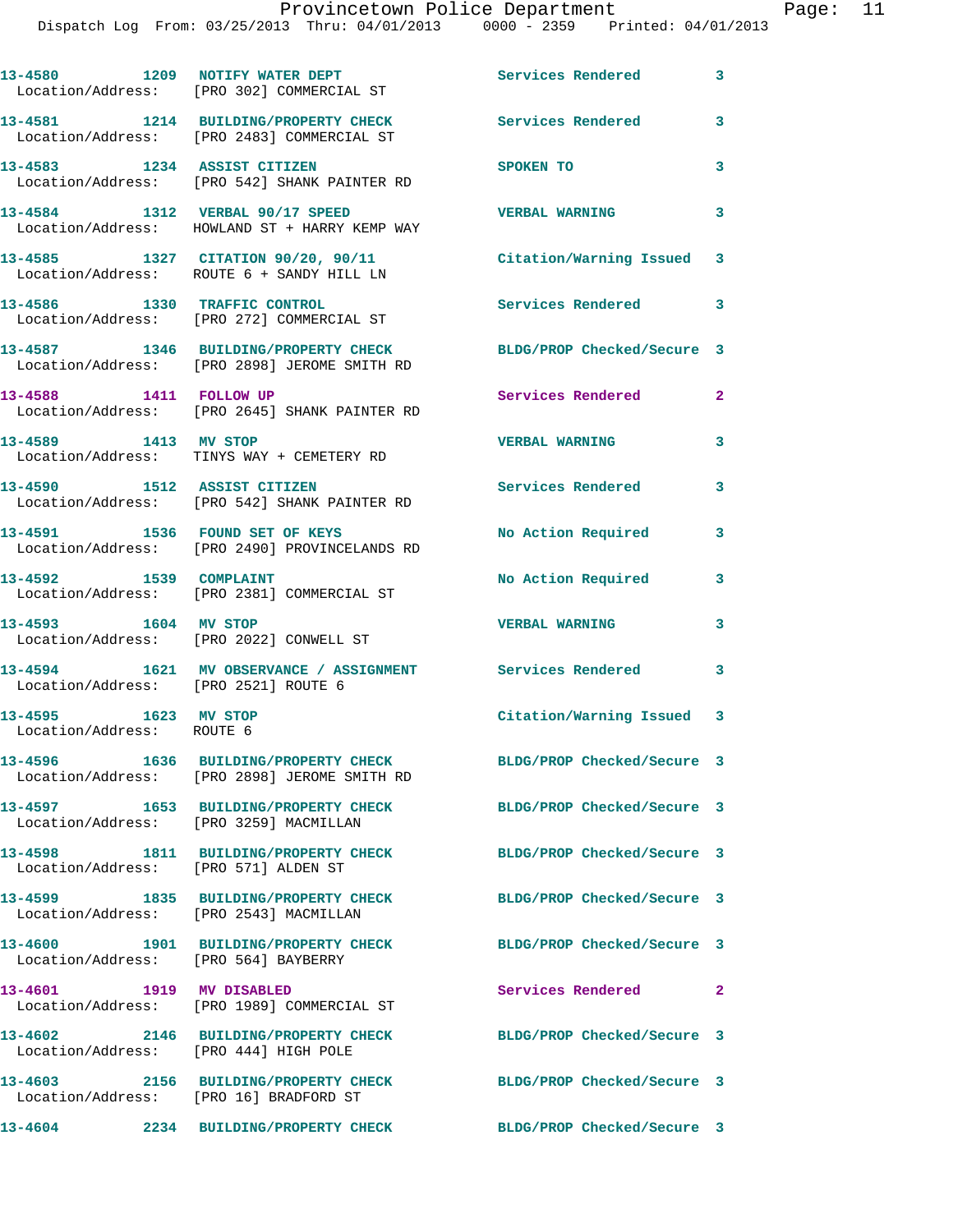|                                                       | Dispatch Log From: 03/25/2013 Thru: 04/01/2013 0000 - 2359 Printed: 04/01/2013                                  | Provincetown Police Department |    | Page: 12 |  |
|-------------------------------------------------------|-----------------------------------------------------------------------------------------------------------------|--------------------------------|----|----------|--|
|                                                       | Location/Address: [PRO 175] COMMERCIAL ST                                                                       |                                |    |          |  |
|                                                       | 13-4605 2336 BUILDING/PROPERTY CHECK BLDG/PROP Checked/Secure 3<br>Location/Address: [PRO 306] COMMERCIAL ST    |                                |    |          |  |
| 13-4606 2343 MV STOP                                  | Location/Address: [PRO 3207] COMMERCIAL ST                                                                      | <b>VERBAL WARNING</b>          | 3  |          |  |
| 13-4607 2354 MV STOP<br>Location/Address: ROUTE 6     |                                                                                                                 | <b>VERBAL WARNING 3</b>        |    |          |  |
|                                                       | 13-4608 2358 NOISE COMPLAINT CONSERVANT DESCRIPTION 13<br>Location/Address: [PRO 3443] COMMERCIAL ST            |                                |    |          |  |
| For Date: $03/30/2013$ - Saturday                     |                                                                                                                 |                                |    |          |  |
|                                                       | 13-4609 0009 BUILDING/PROPERTY CHECK BLDG/PROP Checked/Secure 3<br>Location/Address: [PRO 1778] SHANKPAINTER RD |                                |    |          |  |
|                                                       | 13-4610 0018 BUILDING/PROPERTY CHECK BLDG/PROP Checked/Secure 3<br>Location/Address: [PRO 2543] MACMILLAN       |                                |    |          |  |
|                                                       | 13-4611 0019 LOBBY TRAFFIC<br>Location/Address: [PRO 542] SHANK PAINTER RD                                      | Services Rendered 2            |    | 20       |  |
| Location/Address: [PRO 2543] MACMILLAN                | 13-4612 0023 BUILDING/PROPERTY CHECK BLDG/PROP Checked/Secure 3                                                 |                                |    |          |  |
|                                                       | 13-4613 0036 MV STOP<br>Location/Address: STANDISH ST + BRADFORD ST                                             | <b>VERBAL WARNING</b>          | 3  |          |  |
|                                                       | 13-4614 0041 MV OBSERVANCE / ASSIGNMENT<br>Location/Address: BRADFORD ST + RYDER ST                             | No Action Required 3           |    |          |  |
|                                                       | 13-4615 0050 MV OBSERVANCE / ASSIGNMENT Services Rendered 3<br>Location/Address: [PRO 595] BRADFORD ST          |                                |    |          |  |
|                                                       | 13-4616 0055 MEDICAL EMERGENCY<br>Location/Address: [PRO 306] COMMERCIAL ST                                     | Transported to Hospital 1      |    |          |  |
| 13-4617 0107 MV STOP<br>Location/Address: BRADFORD ST |                                                                                                                 | <b>VERBAL WARNING</b>          | 3  |          |  |
|                                                       | 13-4618 0132 MV OBSERVANCE / ASSIGNMENT No Action Required 3<br>Location/Address: [PRO 2577] BRADFORD ST        |                                |    |          |  |
|                                                       | 13-4619 0133 BUILDING/PROPERTY CHECK BLDG/PROP Checked/Secure 3<br>Location/Address: [PRO 2206] COMMERCIAL ST   |                                |    |          |  |
| Location/Address: [PRO 2] ALDEN ST                    | 13-4620 0142 BUILDING/PROPERTY CHECK BLDG/PROP Checked/Secure 3                                                 |                                |    |          |  |
| 13-4621 0152 MV STOP                                  | Location/Address: BRADFORD ST + CONWAY ST                                                                       | VERBAL WARNING 3               |    |          |  |
|                                                       | 13-4622 0210 BUILDING/PROPERTY CHECK BLDG/PROP Checked/Secure 3<br>Location/Address: [PRO 530] SHANK PAINTER RD |                                |    |          |  |
| 13-4623 0217 MV STOP                                  | Location/Address: STANDISH ST + BRADFORD ST                                                                     | VERBAL WARNING 3               |    |          |  |
| Location/Address: [PRO 16] BRADFORD ST                | 13-4624 0247 BUILDING/PROPERTY CHECK BLDG/PROP Checked/Secure 3                                                 |                                |    |          |  |
|                                                       | 13-4625 0458 BUILDING/PROPERTY CHECK BLDG/PROP Checked/Secure 3<br>Location/Address: [PRO 488] MAYFLOWER AVE    |                                |    |          |  |
|                                                       | 13-4626 0734 HARBORMASTER ON/OFF DUTY Services Rendered<br>Location/Address: [PRO 2543] MACMILLAN WHARF         |                                | -2 |          |  |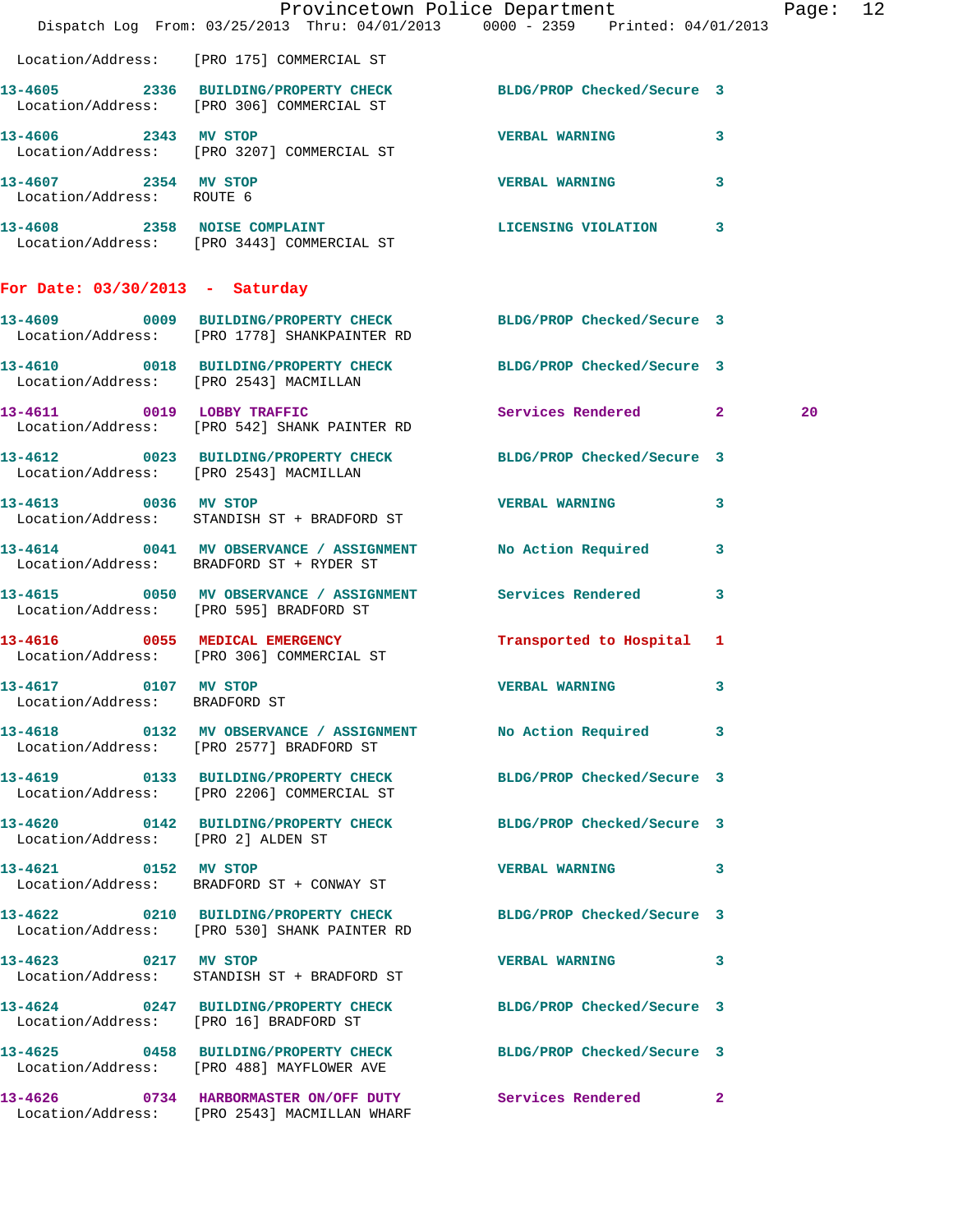|                                      | Dispatch Log From: 03/25/2013 Thru: 04/01/2013 0000 - 2359 Printed: 04/01/2013                                     | Provincetown Police Department |              | Page: 13 |  |
|--------------------------------------|--------------------------------------------------------------------------------------------------------------------|--------------------------------|--------------|----------|--|
|                                      | 13-4627 0748 BUILDING/PROPERTY CHECK Services Rendered 3<br>Location/Address: [PRO 391] COMMERCIAL ST              |                                |              |          |  |
| Location/Address: [PRO 2521] ROUTE 6 | 13-4628 0813 MV OBSERVANCE / ASSIGNMENT Services Rendered 3                                                        |                                |              |          |  |
|                                      | 13-4629 0821 VERBAL 90/17 SPEED<br>Location/Address: SNAIL RD + ROUTE 6                                            | <b>VERBAL WARNING</b>          | 3            |          |  |
|                                      | 13-4630 0822 PARK, WALK & TALK (Services Rendered Location/Address: [PRO 285] COMMERCIAL ST                        |                                | $\mathbf{2}$ |          |  |
| 13-4631 0828 VMES WORK               |                                                                                                                    | Services Rendered 3            |              |          |  |
|                                      | 13-4632 0835 PETERS NOT CALLING                                                                                    | Services Rendered 3            |              |          |  |
|                                      | 13-4633 0852 BUILDING/PROPERTY CHECK Services Rendered 3<br>Location/Address: [PRO 2483] COMMERCIAL ST             |                                |              |          |  |
|                                      | 13-4634 0904 MEDICAL EMERGENCY<br>Location/Address: [PRO 2147] COMMERCIAL ST                                       | Transported to Hospital 1      |              |          |  |
| Location/Address: [PRO 564] BAYBERRY | 13-4636 0930 BUILDING/PROPERTY CHECK BLDG/PROP Checked/Secure 3                                                    |                                |              |          |  |
|                                      | 13-4637 0945 MV OBSERVANCE / ASSIGNMENT Citation/Warning Issued 3<br>Location/Address: [PRO 216] COMMERCIAL ST     |                                |              |          |  |
|                                      | 13-4638      0951   VERBAL 89/9 STOP SIGN          VERBAL WARNING<br>Location/Address:   STANDISH ST + BRADFORD ST |                                | 3            |          |  |
|                                      | 13-4639 0959 VERBAL 90/17 SPEED<br>Location/Address: [PRO 3138] CONWELL ST                                         | <b>VERBAL WARNING</b>          | 3            |          |  |
|                                      | 13-4640 1003 VERBAL 90/20, 90/26 VERBAL WARNING<br>Location/Address: ALDEN ST + BRADFORD ST                        |                                | $\mathbf{3}$ |          |  |
| Location/Address: [PRO 2] ALDEN ST   | 13-4641 1026 BUILDING/PROPERTY CHECK BLDG/PROP Checked/Secure 3                                                    |                                |              |          |  |
|                                      | 13-4642 1053 BUILDING/PROPERTY CHECK BLDG/PROP Checked/Secure 3<br>Location/Address: [PRO 3317] CEMETERY RD        |                                |              |          |  |
| Location/Address: [PRO 521] ROUTE 6  | 13-4643 1054 BUILDING/PROPERTY CHECK Services Rendered 3                                                           |                                |              |          |  |
|                                      | 13-4644 1131 ASSIST AGENCY / MUTUAL AID VERBAL WARNING<br>Location/Address: [PRO 542] SHANK PAINTER RD             |                                | 3            |          |  |
|                                      | 13-4645 1154 PARK, WALK & TALK 6 Services Rendered 2<br>Location/Address: [PRO 516] RACE POINT RD                  |                                |              |          |  |
| Location/Address: [PRO 571] ALDEN ST | 13-4646 1228 BUILDING/PROPERTY CHECK BLDG/PROP Checked/Secure 3                                                    |                                |              |          |  |
|                                      | 13-4647 1228 BUILDING/PROPERTY CHECK Services Rendered 3<br>Location/Address: [PRO 28989] JEROME SMITH RD          |                                |              |          |  |
|                                      | 13-4649 1318 FOUND KEYS/RETURNED Services Rendered 3<br>Location/Address: [PRO 196] COMMERCIAL ST                  |                                |              |          |  |
| Location/Address: [PRO 3287] ROUTE 6 | 13-4650 1321 BUILDING/PROPERTY CHECK BLDG/PROP Checked/Secure 3                                                    |                                |              |          |  |
|                                      | 13-4651 1329 PARKING COMPLAINT / GENERAL Services Rendered 3<br>Location/Address: [PRO 306] COMMERCIAL ST          |                                |              |          |  |
|                                      | 13-4652 1335 AFTER HOURS HIGH SCHOOL                                                                               | Services Rendered 3            |              |          |  |
|                                      | 13-4653 1351 BUILDING/PROPERTY CHECK BLDG/PROP Checked/Secure 3<br>Location/Address: [PRO 2483] COMMERCIAL ST      |                                |              |          |  |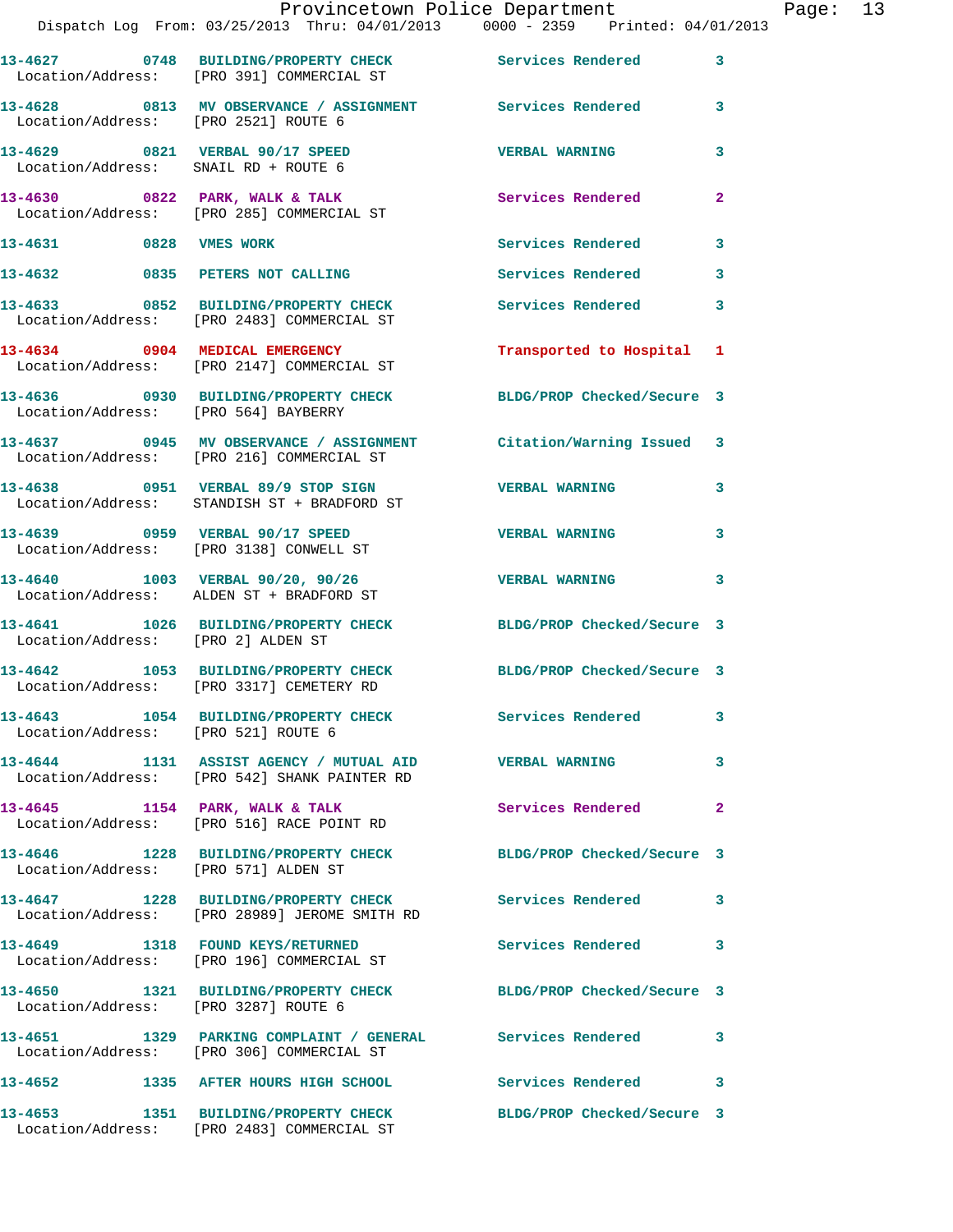|                                                                                                | 13-4654 1442 PARKING COMPLAINT / GENERAL Citation/Warning Issued 3<br>Location/Address: [PRO 306] COMMERCIAL ST |                            |              |
|------------------------------------------------------------------------------------------------|-----------------------------------------------------------------------------------------------------------------|----------------------------|--------------|
|                                                                                                | 13-4655 1454 BUILDING/PROPERTY CHECK<br>Location/Address: [PRO 2898] JEROME SMITH RD                            | BLDG/PROP Checked/Secure 3 |              |
| 13-4656 1503 MV STOP                                                                           | Location/Address: [PRO 539] SHANK PAINTER RD                                                                    | <b>VERBAL WARNING</b>      | 3            |
| 13-4657 1504 SERVICE CALL                                                                      | Location/Address: [PRO 3467] COMMERCIAL ST                                                                      | Services Rendered          | 3            |
|                                                                                                | 13-4658 1523 PARK, WALK & TALK<br>Location/Address: [PRO 516] RACE POINT RD                                     | Services Rendered          | $\mathbf{2}$ |
| Location/Address: [PRO 564] BAYBERRY                                                           | 13-4659 1559 BUILDING/PROPERTY CHECK                                                                            | BLDG/PROP Checked/Secure 3 |              |
| 13-4660 1618 COMPLAINT<br>Location/Address: [PRO 1487] PEARL ST                                |                                                                                                                 | SPOKEN TO                  | 3            |
|                                                                                                | 13-4661 1650 BUILDING/PROPERTY CHECK<br>Location/Address: [PRO 3318] CEMETERY RD                                | BLDG/PROP Checked/Secure 3 |              |
| 13-4662 1708 MV ACCIDENT<br>Location/Address: [PRO 2479] ROUTE 6<br>Refer To Accident: 13-9-AC |                                                                                                                 | PATIENT REFUSAL 1          |              |
| Location/Address: [PRO 433] RYDER ST                                                           | 13-4663 1914 BUILDING/PROPERTY CHECK                                                                            | BLDG/PROP Checked/Secure 3 |              |
|                                                                                                | 13-4664 1916 MEDICAL EMERGENCY<br>Location/Address: [PRO 2904] WEST VINE ST                                     | Services Rendered 1        |              |
| Location/Address: [PRO 526] RYDER ST                                                           | 13-4666 1920 BUILDING/PROPERTY CHECK                                                                            | BLDG/PROP Checked/Secure 3 |              |
| Location/Address: [PRO 3287] ROUTE 6                                                           | 13-4665 1921 BUILDING/PROPERTY CHECK                                                                            | BLDG/PROP Checked/Secure 3 |              |
|                                                                                                | 13-4667 1930 PARKING COMPLAINT / GENERAL Citation/Warning Issued 3<br>Location/Address: [PRO 667] COMMERCIAL ST |                            |              |
| 2117 MV STOP<br>13-4668                                                                        | Location/Address: [PRO 43] BRADFORD ST                                                                          | <b>VERBAL WARNING</b>      | 3            |
|                                                                                                | 13-4669 2150 NOTIFY OTHER DEPARTMENT<br>Location/Address: BANGS ST + BRADFORD ST                                | Services Rendered 3        |              |
|                                                                                                | 13-4670 2203 BUILDING/PROPERTY CHECK<br>Location/Address: [PRO 175] COMMERCIAL ST                               | BLDG/PROP Checked/Secure 3 |              |
| Location/Address: [PRO 571] ALDEN ST                                                           | 13-4671 2203 BUILDING/PROPERTY CHECK                                                                            | BLDG/PROP Checked/Secure 3 |              |
|                                                                                                | 13-4672 2214 NOTIFY OTHER DEPARTMENT<br>Location/Address: BANGS ST + BRADFORD ST                                | <b>Services Rendered</b>   | 3            |
|                                                                                                | 13-4673 2357 BUILDING/PROPERTY CHECK<br>Location/Address: [PRO 2483] COMMERCIAL ST                              | BLDG/PROP Checked/Secure 3 |              |
| For Date: $03/31/2013$ - Sunday                                                                |                                                                                                                 |                            |              |
| Location/Address: [PRO 2543] MACMILLAN                                                         | 13-4674 0011 BUILDING/PROPERTY CHECK                                                                            | BLDG/PROP Checked/Secure 3 |              |
|                                                                                                | 13-4675 0018 BUILDING/PROPERTY CHECK<br>Location/Address: [PRO 3317] CEMETERY RD                                | BLDG/PROP Checked/Secure 3 |              |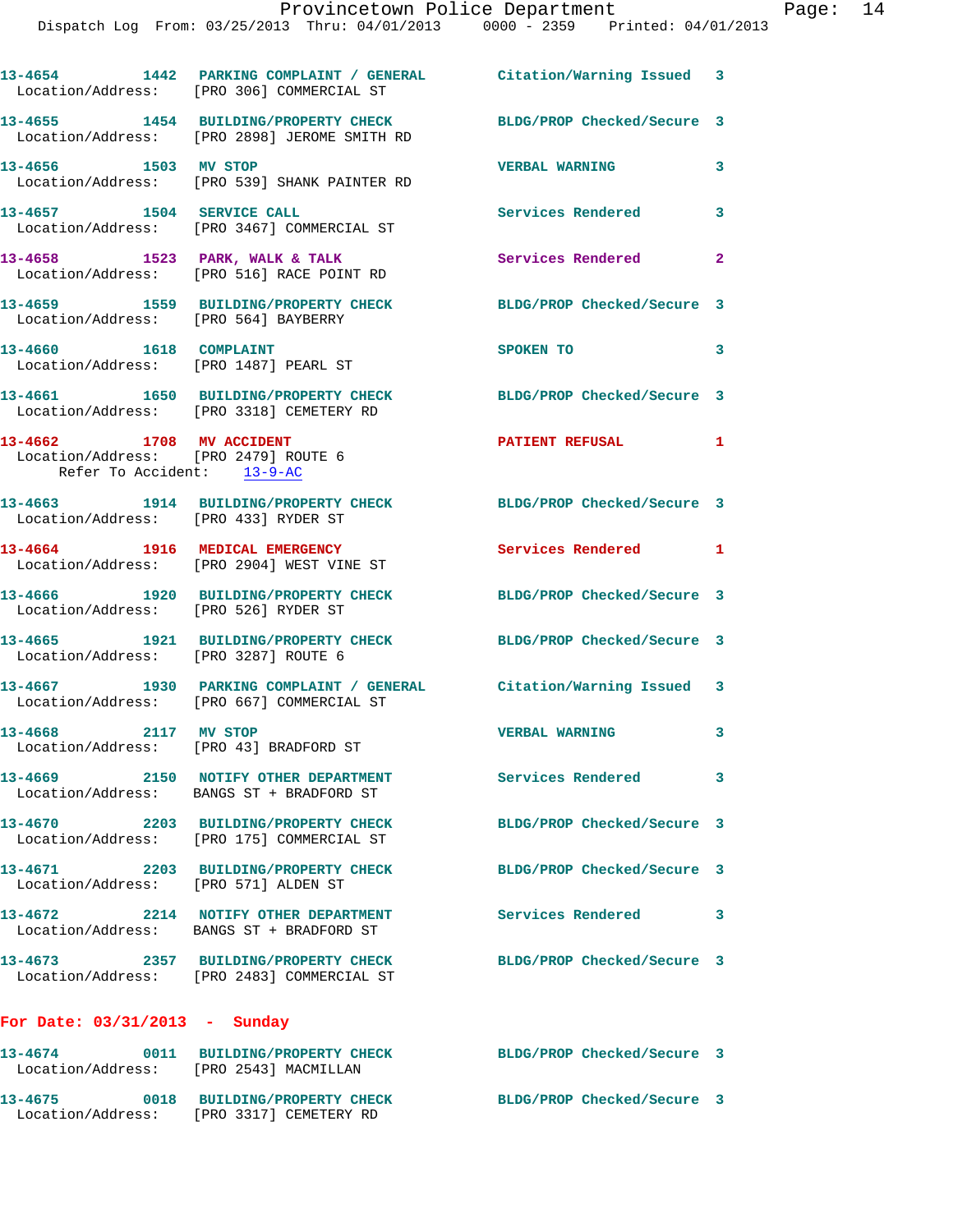|                                      | Dispatch Log From: 03/25/2013 Thru: 04/01/2013 0000 - 2359 Printed: 04/01/2013                                     | Provincetown Police Department |                         | Page: 15 |  |
|--------------------------------------|--------------------------------------------------------------------------------------------------------------------|--------------------------------|-------------------------|----------|--|
|                                      | 13-4676 0049 MV STOP<br>Location/Address: [PRO 61] BRADFORD ST                                                     | <b>VERBAL WARNING</b> 3        |                         |          |  |
|                                      | 13-4677 0100 LOBBY TRAFFIC Services Rendered 2<br>Location/Address: [PRO 542] SHANK PAINTER RD                     |                                |                         | 10       |  |
|                                      |                                                                                                                    |                                |                         |          |  |
|                                      | 13-4679 		 0120 MV OBSERVANCE / ASSIGNMENT Services Rendered<br>Location/Address: [PRO 595] BRADFORD ST            |                                | $\overline{\mathbf{3}}$ |          |  |
| Refer To Arrest: 13-32-AR            | 13-4680 0122 MV STOP<br>Location/Address: [PRO 342] COMMERCIAL ST                                                  | Arrest(s) Made                 | $\overline{\mathbf{3}}$ |          |  |
|                                      | 13-4681 0441 BUILDING/PROPERTY CHECK BLDG/PROP Checked/Secure 3<br>Location/Address: [PRO 519] RACE POINT RD       |                                |                         |          |  |
|                                      | 13-4682 0600 MV OBSERVANCE / ASSIGNMENT Services Rendered 3<br>Location/Address: [PRO 3338] SHANKPAINTER RD        |                                |                         |          |  |
| Location/Address: [PRO 2518] ROUTE 6 | 13-4683 0605 SERVICE CALL                                                                                          | Services Rendered 3            |                         |          |  |
| Location/Address: [PRO 3440] ROUTE 6 | 13-4684 0609 MV OBSERVANCE / ASSIGNMENT No Action Required 3                                                       |                                |                         |          |  |
|                                      | 13-4685 0837 BUILDING/PROPERTY CHECK Services Rendered 3<br>Location/Address: [PRO 391] COMMERCIAL ST              |                                |                         |          |  |
|                                      | 13-4687 0847 MV OBSERVANCE / ASSIGNMENT Citation/Warning Issued 3<br>Location/Address: [PRO 216] COMMERCIAL ST     |                                |                         |          |  |
|                                      | 13-4688 0857 MV STOP<br>Location/Address: WINSLOW ST + BRADFORD ST                                                 | <b>VERBAL WARNING</b>          | $\mathbf{3}$            |          |  |
|                                      | 13-4689 0937 BUILDING/PROPERTY CHECK Services Rendered<br>Location/Address: [PRO 2483] COMMERCIAL ST               |                                | $\mathbf{3}$            |          |  |
|                                      | 13-4690 0940 MV OBSERVANCE / ASSIGNMENT Services Rendered 3<br>Location/Address: [PRO 106] COMMERCIAL ST           |                                |                         |          |  |
|                                      | 13-4691 1012 BUILDING/PROPERTY CHECK BLDG/PROP Checked/Secure 3<br>Location/Address: [PRO 175] COMMERCIAL ST       |                                |                         |          |  |
|                                      | 13-4694 1025 GENERAL INFO-BOLO MSG                                                                                 | No Action Required 3           |                         |          |  |
| 13-4692 1032 ALARM - WORK            | Location/Address: [PRO 57] BRADFORD ST                                                                             | No Action Required             | 1                       |          |  |
|                                      | 13-4693 1056 MV OBSERVANCE / ASSIGNMENT Services Rendered<br>Location/Address: [PRO 2952] SHANKPAINTER RD          |                                | 3                       |          |  |
| Location/Address: RYDER ST           | 13-4695 1203 PARK, WALK & TALK 1988 Services Rendered                                                              |                                | $\mathbf{2}$            |          |  |
| Location/Address: [WEL] ROD WAY      | 13-4696 1220 ASSIST AGENCY / MUTUAL AID Taken/Referred to Other 3                                                  |                                |                         |          |  |
|                                      | 13-4697 1224 MV OBSERVANCE / ASSIGNMENT Citation/Warning Issued 3<br>Location/Address: HARRY KEMP WAY + HOWLAND ST |                                |                         |          |  |
| Location/Address: [PRO 2521] ROUTE 6 | 13-4698 1231 MV OBSERVANCE / ASSIGNMENT No Action Required                                                         |                                | 3                       |          |  |
| 13-4700 1236 MV STOP                 | Location/Address: [PRO 440] HARRY KEMP WAY                                                                         | <b>VERBAL WARNING</b>          | 3                       |          |  |
|                                      | 13-4699 1238 MEDICAL EMERGENCY<br>Location/Address: [PRO 876] COMMERCIAL ST                                        | PATIENT REFUSAL                | 1                       |          |  |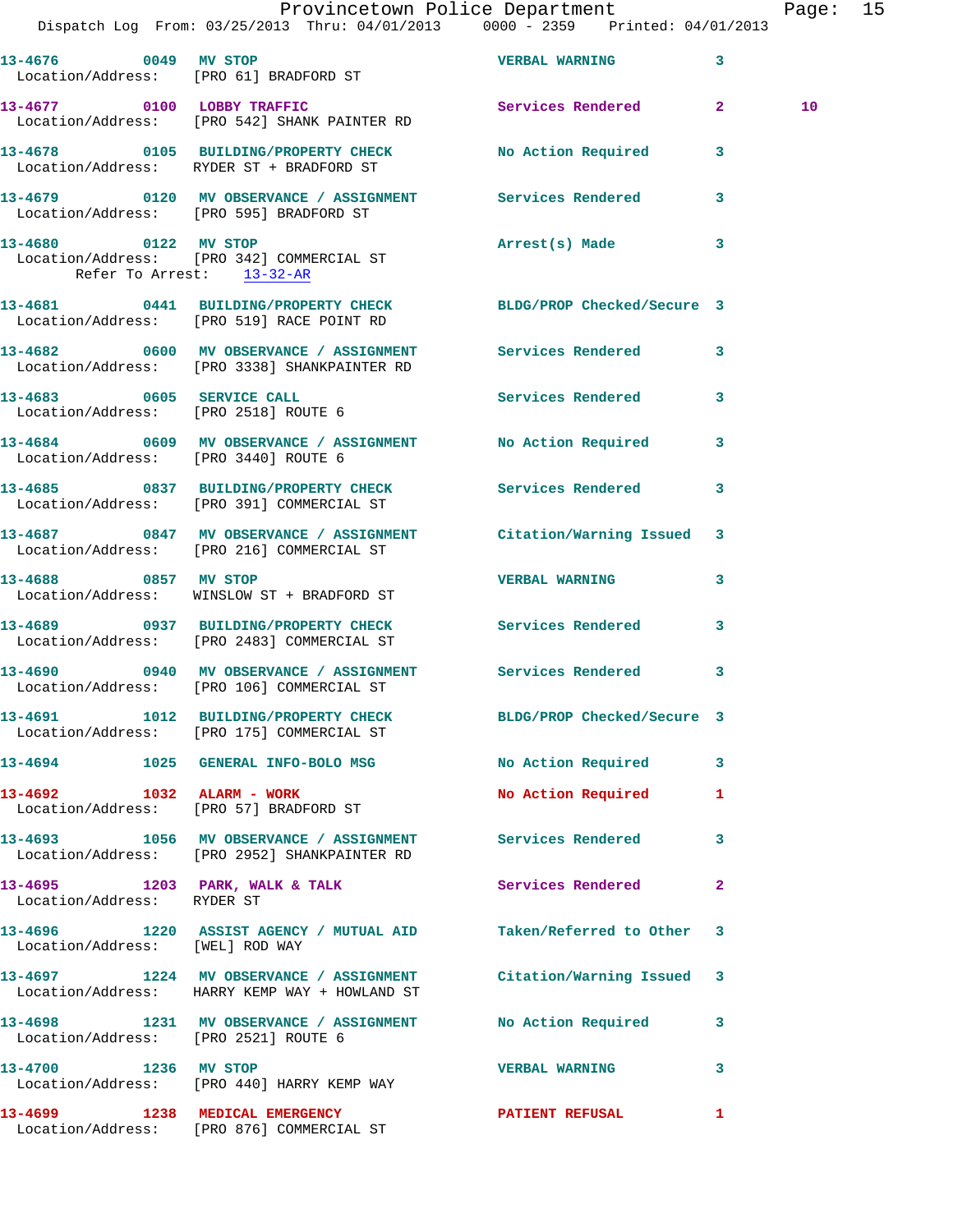|                                                                         | 13-4701 1257 BUILDING/PROPERTY CHECK BLDG/PROP Checked/Secure 3<br>Location/Address: [PRO 488] MAYFLOWER ST     |                            |                |   |
|-------------------------------------------------------------------------|-----------------------------------------------------------------------------------------------------------------|----------------------------|----------------|---|
|                                                                         | 13-4702 1257 ANIMAL CALL<br>Location/Address: [PRO 72] PROVINCELANDS RD                                         | No Action Required         | $\overline{a}$ |   |
| 13-4703 1322 MEDICAL EMERGENCY<br>Location/Address: [PRO 3222] ALDEN ST |                                                                                                                 | PATIENT REFUSAL            | 1              |   |
|                                                                         | 13-4704 1343 PARK, WALK & TALK<br>Location/Address: [PRO 2043] BRADFORD ST                                      | Services Rendered          | $\mathbf{2}$   |   |
|                                                                         | 13-4705 1401 BUILDING/PROPERTY CHECK<br>Location/Address: [PRO 530] SHANKPAINTER RD                             | BLDG/PROP Checked/Secure 3 |                |   |
|                                                                         | 13-4706 1419 GENERAL INFO-STAFF ON SITE No Action Required                                                      |                            | 3              |   |
|                                                                         | 13-4707 1633 191 OUT OF TOWN<br>Location/Address: [PRO 1892] SHANK PAINTER RD                                   | Services Rendered          | 3              |   |
| 13-4708 1702 TTY TEST CALL                                              | Location/Address: [PRO 542] SHANK PAINTER RD                                                                    | Services Rendered          | 1              |   |
|                                                                         | 13-4709 1729 ALARM - FIRE<br>Location/Address: [PRO 1537] COMMERCIAL ST                                         | Services Rendered          | 1              |   |
| 13-4710 1812 ASSIST CITIZEN<br>Location/Address: [PRO 2519] ROUTE 6     |                                                                                                                 | Services Rendered          | 3              |   |
| Location/Address: [PRO 2543] MACMILLAN                                  | 13-4711 1827 BUILDING/PROPERTY CHECK BLDG/PROP Checked/Secure 3                                                 |                            |                |   |
|                                                                         | 13-4712 1835 MV OBSERVANCE / ASSIGNMENT Services Rendered<br>Location/Address: [PRO 94] BRADFORD ST             |                            | 3              |   |
|                                                                         | 13-4713 2106 LOST WALLET<br>Location/Address: [PRO 542] SHANK PAINTER RD                                        | Services Rendered          | 3              |   |
| 13-4714 2159 COMPLAINT<br>Location/Address: BAYBERRY AVE                |                                                                                                                 | SPOKEN TO                  | 3              |   |
| 13-4716 2325 LOST DOG                                                   | Location/Address: [PRO 542] SHANK PAINTER RD                                                                    | Services Rendered          | $\mathbf{2}$   |   |
|                                                                         | 13-4715 2327 BUILDING/PROPERTY CHECK BLDG/PROP Checked/Secure 3<br>Location/Address: [PRO 3296] SHANKPAINTER RD |                            |                |   |
| Location/Address: [PRO 2543] MACMILLAN                                  | 13-4717 2348 BUILDING/PROPERTY CHECK                                                                            | BLDG/PROP Checked/Secure 3 |                |   |
| For Date: $04/01/2013$ - Monday                                         |                                                                                                                 |                            |                |   |
|                                                                         | 13-4718 0008 BUILDING/PROPERTY CHECK<br>Location/Address: [PRO 2206] COMMERCIAL ST                              | BLD/PROP CHECKED UNSECUR 3 |                |   |
| Location/Address: [PRO 444] HIGH POLE                                   | 13-4719 0018 BUILDING/PROPERTY CHECK                                                                            | BLDG/PROP Checked/Secure 3 |                |   |
|                                                                         | 13-4720 0036 MV OBSERVANCE / ASSIGNMENT Services Rendered<br>Location/Address: [PRO 2577] BRADFORD ST           |                            | 3              |   |
|                                                                         | 13-4721 0345 BUILDING/PROPERTY CHECK<br>Location/Address: [PRO 440] HARRY KEMP WAY                              | BLDG/PROP Checked/Secure 3 |                |   |
|                                                                         | 13-4722 0448 LOBBY TRAFFIC<br>Location/Address: [PRO 542] SHANK PAINTER RD                                      | Services Rendered          | $\mathbf{2}$   | 4 |
|                                                                         |                                                                                                                 |                            |                |   |

**13-4723 0454 MEDICAL EMERGENCY Services Rendered 1** 

Location/Address: [PRO 3222] ALDEN ST